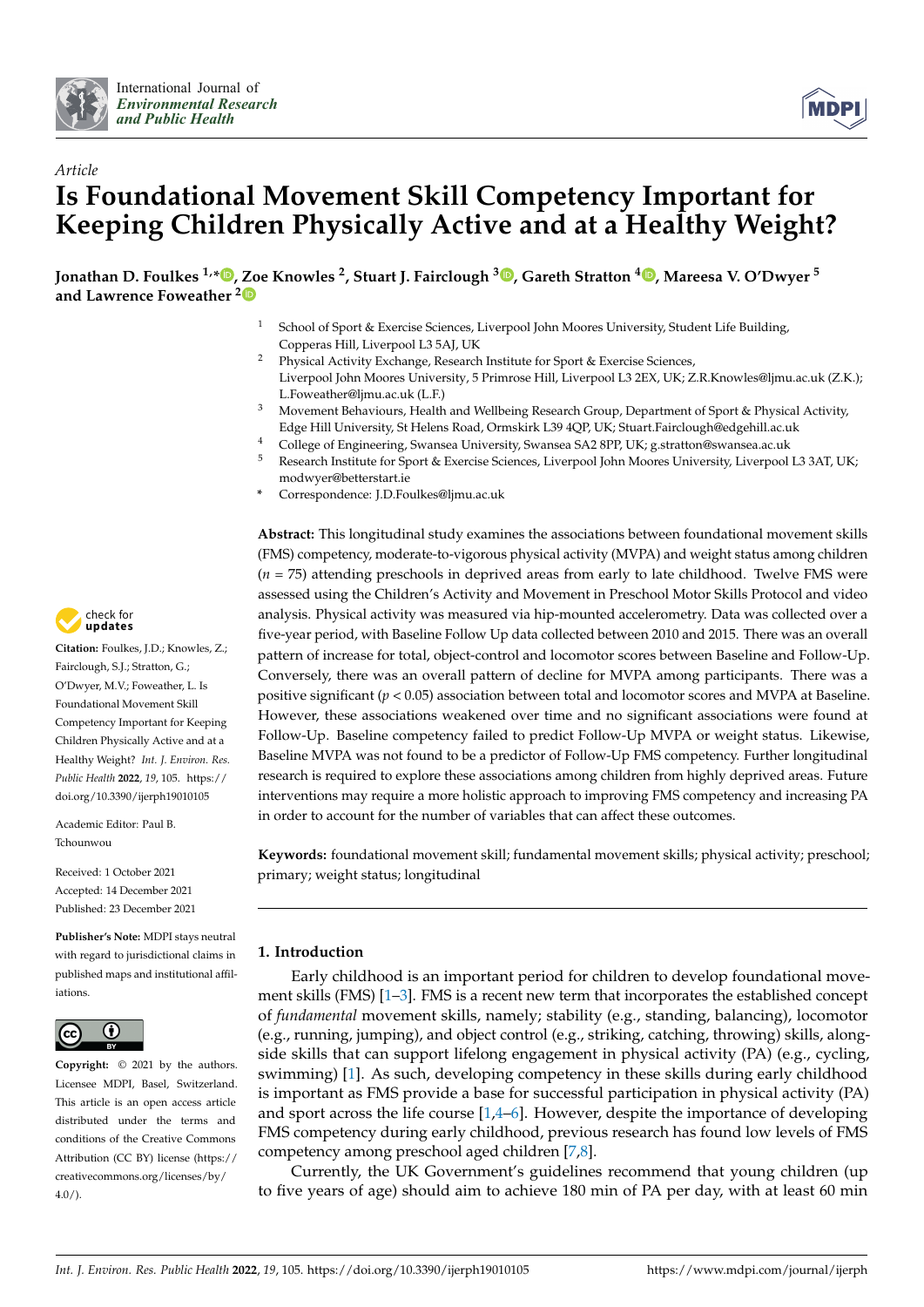of this being moderate-to-vigorous PA (MVPA) [\[9\]](#page-14-6). However, there is a large body of evidence showing that preschool aged children spend a large amount of their day engaged in sedentary behaviour (SB) and a small proportion of their day in MVPA [\[9\]](#page-14-6), with only one in 10 preschool children found to be meeting the recommended 180 min of MVPA per day. [\[10\]](#page-14-7). This is of particular concern given the important benefits of PA in young children relating to both their physical and psychological health [\[11\]](#page-14-8). Within the conceptual model developed by Stodden, Goodway et al. [\[2\]](#page-14-9), it is hypothesized that the development of FMS competency is a primary underlying mechanism in promoting PA, with this association strengthening as children age. Furthermore, it is purported that this increase in PA brought about through increased FMS competency is able to shape positive or negative trajectories of weight status among children [\[2\]](#page-14-9).

In 2015 a subsequent review paper by Robinson, Stodden [\[12\]](#page-14-10) looked to synthesise the evidence relating to the previous Stodden, Goodway [\[2\]](#page-14-9) model. This review summarized that there was strong evidence that FMS competency was positively associated with PA levels, cardiorespiratory fitness, muscular strength, muscular endurance and healthy weight status [\[12\]](#page-14-10). However, due to the large number of cross-sectional studies included in the review (only four studies were either longitudinal or experimental in design), this prevents any statements on causality from being made [\[13\]](#page-14-11). As such, further longitudinal studies are needed to examine the developmental trajectory of FMS competence with PA and obesity as proposed in the Stodden, Goodway [\[2\]](#page-14-9) model. A recent systematic review by Barnett, Webster [\[14\]](#page-14-12) looked to compile evidence from mediation, longitudinal and experimental studies in support of the Stodden, Goodway [\[2\]](#page-14-9) model. Whilst the review found strong evidence for a negative association between FMS and weight status in both directions, there was indeterminate evidence for a pathway from FMS to PA and no evidence for the reverse pathway. Although there were findings of a bidirectional longitudinal associations between FMS competency and weight status, consistent with the Stodden, Goodway [\[2\]](#page-14-9) model, the review authors recommended that further robust longitudinal and experimental studies examining changes in FMS relative to change in other constructs are needed [\[14\]](#page-14-12).

Of the relatively limited longitudinal evidence that has examined these associations during childhood, particularly across the period of preschool to late primary (3–11 y), two previous studies found FMS competency to be a predictor of PA in children between primary age and adolescence [\[15](#page-14-13)[,16\]](#page-14-14).These findings would seem to suggest a causal relationship between FMS competency and PA. Barnett, Van Beurden [\[15\]](#page-14-13) study among Australian children from 10.1–16.4 y. reported that adolescent time in MVPA was positively associated with childhood object-control competency, accounting for 12.7% (*p* < 0.05) of the variance. Furthermore, object-control proficient children were found to become adolescents with a 10% to 20% greater chance of participating in vigorous activity [\[15\]](#page-14-13). Lopes, Stodden [\[16\]](#page-14-14) study observing Portuguese children from 6–14 y found a negative correlation (0.05–0.49) between BMI and motor coordination, measured using the Körperkoordinationstest Für Kinder [\[17\]](#page-14-15).

Among preschool children, previous studies using accelerometers have reported positive but weak associations between FMS competency and PA [\[18](#page-14-16)[–22\]](#page-14-17). Whilst Roscoe, James [\[23\]](#page-14-18) cross-sectional study using accelerometers and the Test of Gross Motor Development-2 to assess 185 preschool children from a low socio-economic area within England found FMS competency did not appear to influence the level of PA or weight status in their sample. To the authors' knowledge, no previous longitudinal study has examined the influence of FMS competency in relation to PA (using MVPA) among English preschool children. Likewise, longitudinal studies investigating the relationship between FMS competency and weight status are also required, specifically during early childhood, as evidence on associations between FMS competency and weight status among this age groups is limited. Longitudinal work by Bryant, James [\[24\]](#page-14-19) has explored the relationship between FMS competency, PA and weight status among English primary school children, reporting that current FMS competency was a better predictor of current weight status, whilst prior FMS competence was a better predictor of current PA, however, PA data was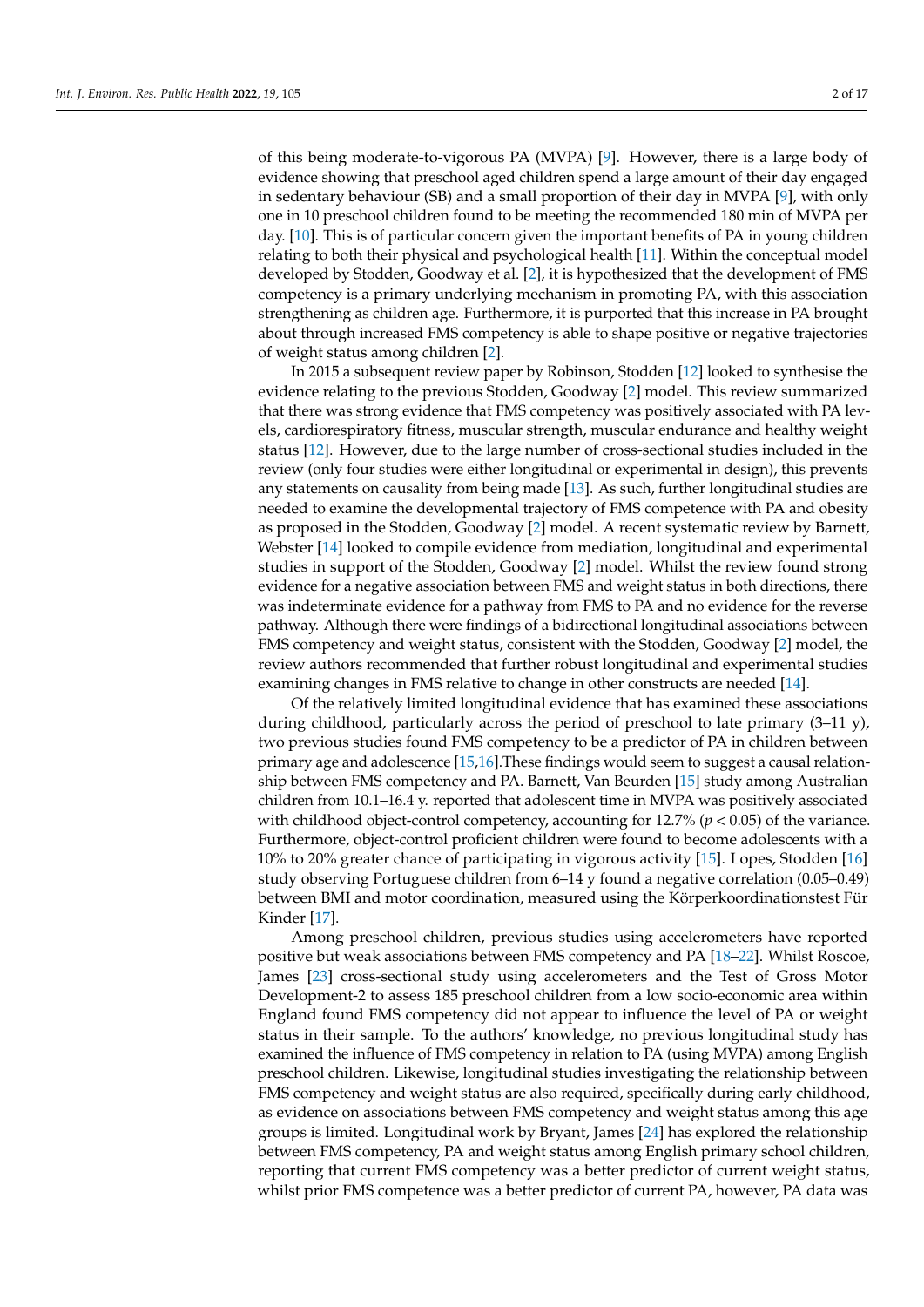obtained from pedometers. Zask, Barnett [\[25\]](#page-15-0) longitudinal study looked at the effects of a movement skill intervention among preschool children on FMS competency and PA. After three years they reported no relationship between object-control skills and follow up MVPA, with the authors noting that this could have been due to a lack of MVPA data preand post-intervention to adjust for during analysis [\[25\]](#page-15-0).

A study by Cohen, Morgan [\[26\]](#page-15-1) examined the associations between FMS competency and PA among primary school children (8–9 y) living in low socioeconomic status (SES) areas. The authors noted that children living in low SES areas may be at greater risk of physical inactivity and other health inequalities [\[26\]](#page-15-1), however, there is little longitudinal research regarding the relationship between FMS competency and PA among preschool children from deprived areas. Therefore, this study aims to examine the associations between FMS competency, objectively measured PA and weight status among preschool children attending preschools in highly deprived areas. Specifically looking at (i) how FMS competency and MVPA change with age (ii) how the association between FMS and MVPA changes with age and (iii) if preschool FMS competency is able to predict weight status at primary age.

#### **2. Materials and Methods**

## *2.1. Study Design*

This longitudinal study took place over a five-year period across 12 preschool/primary schools in Liverpool (a large urban city in Northwest England). Baseline assessments were conducted across two academic years, during October 2009 and March 2010. This approach was used to help maximise participant recruitment and minimise the influence of seasonal variation [\[27](#page-15-2)[,28\]](#page-15-3). Follow-Up assessments were conducted between June and July 2015. Full ethical approval from the Research Ethics Committee at Liverpool John Moores University was received for data collection at Baseline (09/SPS/027) and Follow-Up (15/SPS/014).

#### 2.1.1. Baseline

Baseline data for this study were drawn from the 2010 Active Play Project, which has been reported in detail elsewhere [\[7](#page-14-4)[,29–](#page-15-4)[33\]](#page-15-5). In brief, the Active Play Project was a Local Authority funded programme in response to a growing awareness of a need to establish health behaviours, such as increased PA, and promote fitness from an early age [\[34,](#page-15-6)[35\]](#page-15-7). The project consisted of a six-week educational programme directed at preschool staff and children with the aim of increasing children's PA levels, developing FMS, strength, agility, co-ordination and balance, and increasing children's self-confidence. In line with the project's funding requirements, each of the 12 preschools invited to take part in the study were selected in order to help address health inequities and improve indicators of child health. Such as, childhood obesity (12.2% of five-year-olds were obese) and PA levels that were significantly worse than the national average Association of Public Health [\[36\]](#page-15-8). Additionally, each preschool was attached to a Surestart children's centre. The role of these centres is to offer advice, support and deliver services to parents and carers of children aged five years or under residing in the most deprived areas of England Children, Schools and Families [\[37\]](#page-15-9). All 12 of the preschools approached were situated within neighbourhoods ranked in the most deprived decile for deprivation nationally at the time of the study [\[38\]](#page-15-10).

At the time of baseline assessments, all three- and four-year-old children in England were eligible to receive 15 h of fee-free preschool education for 38 weeks of the year. Fouryear-old children were either attending under this offer or had recently commenced full time compulsory education (i.e., Monday to Friday, between the hours of 09:00 and 15:00). All 12 preschools agreed to take part, with all children aged 3–4.9 y in attendance at each preschool invited to participate ( $n = 673$ ). Active consent was mandatory for those wishing to participate, with parents/carers providing informed written consent, demographic information (home postcode, child ethnicity and child's date of birth) and completed medical assessment forms. All children were eligible to participate, however, children who, as identified by parental self-report, had been previously diagnosed with health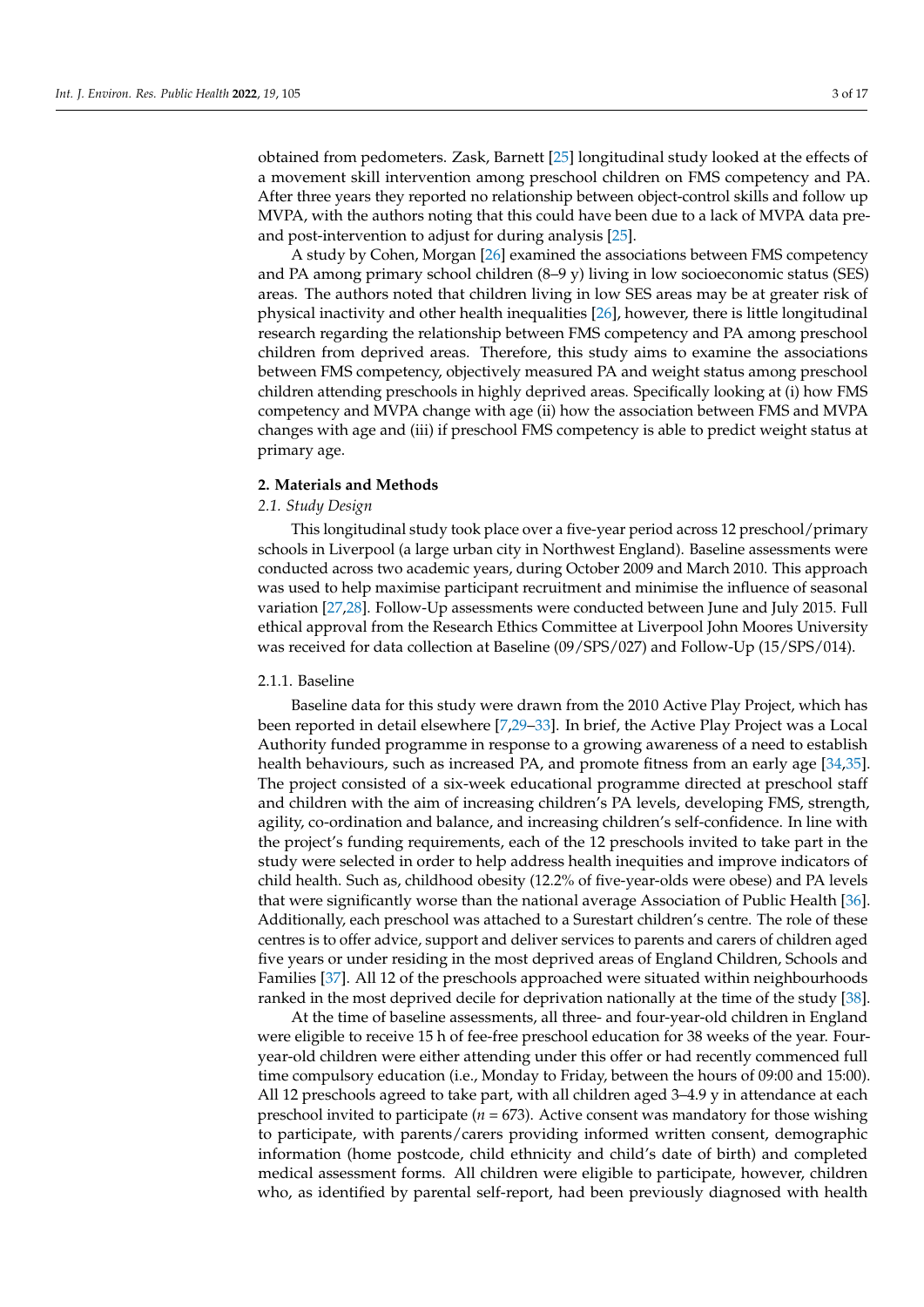or co-ordination issues that could affect their motor development, were excluded from subsequent analysis. In total, 240 children agreed to participate (mean age 4.5 y,  $\pm$  0.6 y; 51.7% male).

## 2.1.2. Follow Up

Each of the 12 preschools who participated in the 2010 study were situated within a primary school. As such, it was expected that the majority of preschool children would go on to attend the respective primary school. Due to the long period between Baseline and the proposed Follow-Up, researchers collaborated with the Senior School Improvement Officer (SSIO) from the Local Authority. This sped up the recruitment process, allowing for the identification of children who were now attending different primary schools (outside of the original 12) or had moved away entirely. The head teacher from each primary school was invited to attend a meeting with the SSIO and members of the research team. During this meeting the research team outlined the proposed study and what would be required should schools agree to take part, as well as answering any questions head teachers may have had. Head teachers who were unable to attend the meeting received an information pack outlining the project details. All 12 primary schools agreed to take part in the study, with gatekeeper consent obtained from each school's head teacher.

Of the 240 children who had participated in 2010, 181 children were identified as being in attendance across the 12 primary schools. All 181 children were invited to participate in the project and asked to return informed written parental consent and medical forms. In total, 131 children (mean age 10.0 y,  $\pm$  0.6 y; 52.3% male) agreed to participate in the study (72.4% response rate; 54.5% of original 2010 participants). Both children and their parents/carer were made aware that children were free to withdraw from the study at any point, without a need to provide a reason.

#### *2.2. Measures*

#### 2.2.1. Foundational Movement Skills

FMS were examined using the Test of Gross Motor Development-2 (TGMD-2) [\[39\]](#page-15-11) protocol. The TGMD-2 is specifically designed and validated for children aged 3–10 y, assessing six locomotor (run, broad jump, leap, hop, gallop and slide) and six object-control (overarm throw, stationary strike, kick, catch, underhand roll and stationary dribble) skills. A senior member of the research team with significant experience in administering the TGMD-2 was responsible for training all field testers, via in-situ observation, prior to the start of data collection at both time points. Children completed the TGMD-2 in small groups (2–4) in either school halls or outside on school playgrounds. Each group was led by two research assistants, the first provided a verbal description and single demonstration of each skill, whilst the second was responsible for recording each trial using a tripod mounted video camera. Children were required to perform each skill twice, with all 12 skills completed in the same order, taking approximately 35–40 min per group.

Video recordings were subsequently converted to DVD, allowing for video analysis of each skill to be conducted at a later date. Skills were assessed using the Children's Activity and Movement in Preschool Study Motor Skills Protocol (CMSP) [\[40\]](#page-15-12). The CMSP is a process-oriented assessment, with established validity and reliability [\[40\]](#page-15-12), that evaluates each skill based on the demonstration of specific movement components [\[40\]](#page-15-12). Developed using an identical protocol to the TGMD-2 [\[39\]](#page-15-11), the CMSP provides improved assessment sensitivity due to its additional performance criteria and alternative scoring methods [\[40\]](#page-15-12). For both trials of each skill, individual components, ranging in number from 3–8 dependent on the skill, were marked as being absent (scored 0) or present (1), with the exception of three skills. For the throw and strike, hip/trunk rotation was scored as *differentiated* (2), *block* (1) or *no rotation* (0), whilst the catch differentiated a successful attempt as being *caught cleanly with hands/fingers* (2) or *trapped against body/chest* (1). The total number of skill components checked as present over the two trials was summed to give a total FMS score.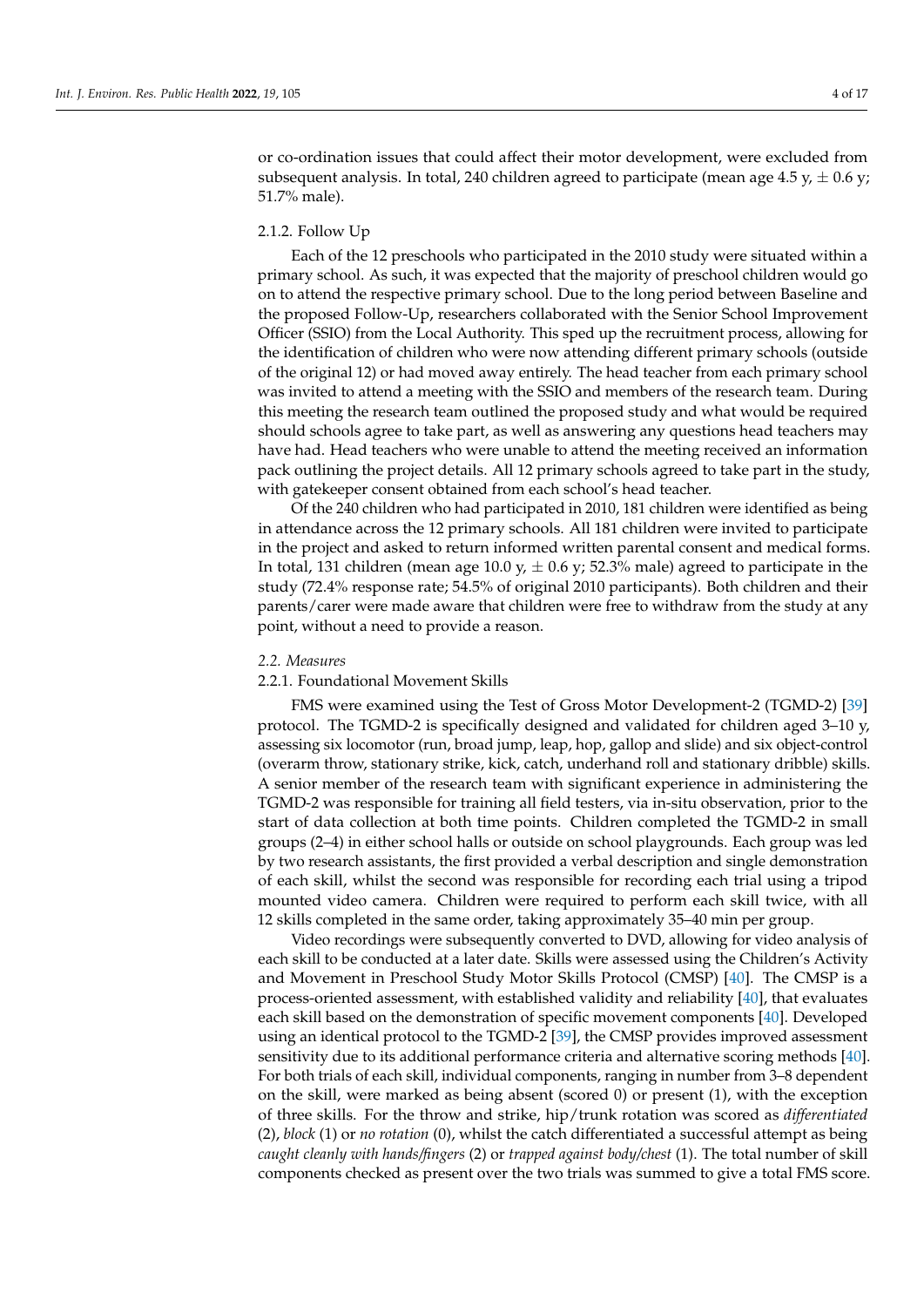Additionally, object-control and locomotor scores were created by summing the number of present components within each subscale.

All analyses were completed by a single trained assessor (JF), having received 30 h of training from a member of the research team experienced in undertaking video assessment of FMS (LF). Inter-rater reliability was established through the use of pre-coded DVDs of 10 children undertaking the TGMD-2 protocol, with an 83.9% agreement found across the 12 skills (range 72.9–89.3%) for the individual components of each skill. Despite there being no accepted minimum level of percentage agreement, 80–85% agreement has previously been deemed as acceptable [\[41\]](#page-15-13). Intra-rater reliability was further established using precoded DVDs of a further 10 children at baseline and follow up, with test-retest taking place one week apart. This resulted in agreement levels for the 12 skills of 91.9% (range 89–96%) for Baseline assessment and 97.0% (range 95–98.5%) for Follow-Up assessment.

#### 2.2.2. Anthropometry

Body mass (to the nearest 0.1 kg) and stature (to the nearest 0.1 cm) were measured onsite by trained research assistants, using calibrated digital scales (Tanita WB100-MA, Tanita Europe, The Netherlands) and a portable stadiometer (Leicester Height Measure, SECA, Birmingham, UK), respectively. Body mass index (BMI, kg/m<sup>2</sup>) was calculated and converted to BMI-z scores using the "LMS" method for analysis [\[42\]](#page-15-14).

#### 2.2.3. Physical Activity

PA levels were measured using hip-mounted uni-axial accelerometers ActiGraph GT1M and GT3X+ accelerometers, (ActiGraph, Pensacloa, FL, USA), with both models able to provide a similar level of validity in 5- to 9-year-old children [\[43\]](#page-15-15). Measures were taken every five seconds over a period of seven consecutive days. Children were asked to wear their accelerometer during all waking hours, with the exception of water-based activities e.g., bathing or swimming. Accelerometer data was reduced and analysed using ActiLife v6.0 (ActiGraph, Pensacloa, FL, USA). Valid wear time was defined as a minimum of three days, with at least nine hours of data recorded between 06:00 h and 23:59 h (waking hours). Non-wear time was defined as 20 min of consecutive zeros. Informed by the findings of Janssen, Cliff [\[44\]](#page-15-16) age-appropriate cut points were used at the two time points. For Baseline SB data, Evenson, Catellier [\[45\]](#page-15-17) cut-off points were used, whilst Pate, Almeida [\[46\]](#page-15-18) cut-off points were used for Baseline MVPA. At Follow-Up only Evenson, Catellier [\[45\]](#page-15-17) cut-off points were used. This approach of using differing cut points for PA over time was due to the Evenson, Catellier [\[45\]](#page-15-17) cut-points having demonstrated significantly higher accuracy for classifying sedentary behaviors and light-intensity PA [\[44\]](#page-15-16). Additionally, the Evenson, Catellier [\[45\]](#page-15-17) cut points have also been shown to provide acceptable classification accuracy for all four levels of PA intensity (sedentary, light, moderate and vigorous) and performed well among children of all ages [\[47\]](#page-15-19). PA data was categorised into average minutes of daily MVPA for subsequent analysis. To account for seasonal variation in data collection periods, the mean temperature (mean of daily minimum and maximum), rainfall (mm) and day length (sunrise to sunset; h) of each monitoring period was calculated for each participant. Daily temperature and day length data were obtained from <www.timeanddate.com> (accessed on 30 September 2021) and daily rainfall data from MET office records [\(http://www.metoffice.gov.uk/hadobs/hadukp/data/download.html\)](http://www.metoffice.gov.uk/hadobs/hadukp/data/download.html) (accessed on 30 September 2021).

#### *2.3. Data Analysis*

Data were analysed using SPSS v23.0 (IBM Corporation, New York, NY, USA). For descriptive analysis, results are presented as means  $\pm$  standard deviation and median and inter-quartile range for non-normally distributed data. A 2 (Baseline versus Follow-Up)  $\times$  2 (non-overweight versus overweight/obese)  $\times$  2 (boys versus girls) repeated measures ANCOVA was used to examine changes in FMS competency and PA with age, taking into account sex and weight classification differences. These were both adjusted for age, deprivation level [\[38\]](#page-15-10), ethnicity,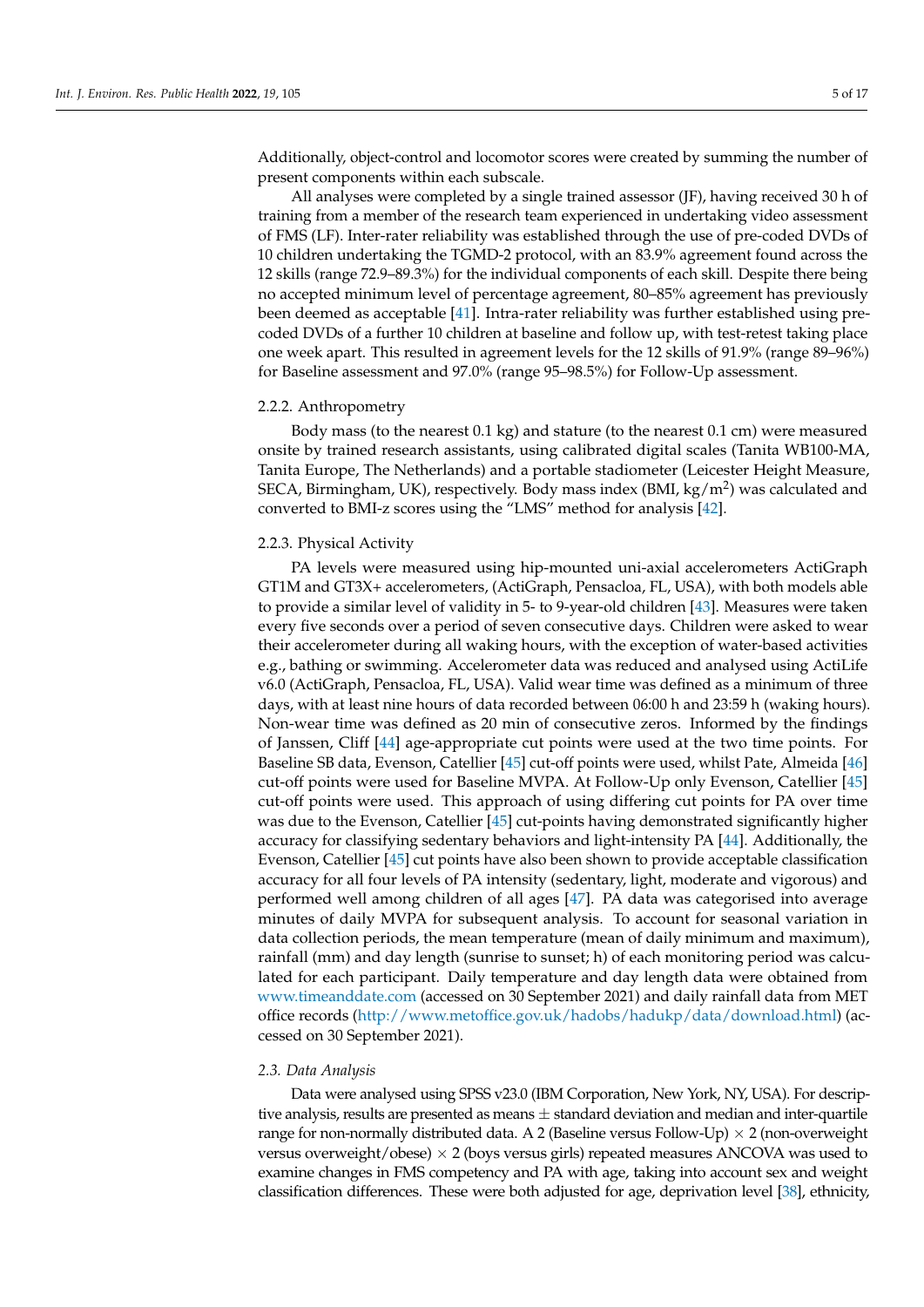intervention/control classification, accelerometer wear time and seasonal PA variation (mean temperature, rainfall and day length). Participants from intervention and control groups were included in the present study as it was not important to differentiate between these two groups for this study, however, models did adjust for participant's intervention status. Initially mixed linear models were run, adjusting for school level, however, school was found to have no effect. As such, linear models were used to examine if Baseline FMS competency predicted Follow-Up PA, whether Baseline PA predicted Follow-Up FMS competence and how the association between FMS competency and PA changed between Baseline and Follow-Up. Finally, binary logistic regressions were used to examine whether Baseline FMS competency predicted Follow-Up weight status (non-overweight or overweight/obese), respectively. Statistical significance was set at  $p < 0.05$ . Interactions by sex and weight status were explored but none were found (*p* < 0.10), thus regression models are presented at the group level.

## **3. Results**

In total, 75 children (58%) of the 131 whom provided full informed consent at Follow-Up (31% of original Active Play participants) met the inclusion criteria for this study (i.e., complete Baseline data and Follow-Up data for age, BMI, gender, PA data and total FMS score) and were subsequently included in the final analysis. There were no significant differences in Baseline characteristics between participants taking part in the present study and those not retained or excluded, except for deprivation score. A Mann-Whitney U test found that participants in the present study had a higher deprivation score (Md = 3.84, IQR = 1.01, 20.04, *n* = 75) than those excluded (Md = 2.79, 0.59, 4.85, *n* = 153).

Table [1](#page-5-0) shows participant characteristics in 2010 (M age 4.58  $y \pm 0.48$ ; 50.7% boys; 29.7% overweight/obese; 85.1% White British; 84.0% lived in a low SES area) and in 2015 at Follow-Up (M age 9.98 y  $\pm$  0.49; 50.7% boys; 29.7% overweight/obese; 85.1% White British; 75.0% lived in a low SES area). There were significant increases ( $p < 0.05$ ) in age, BMI, total, object-control, locomotor and deprivation scores between Baseline and Follow-Up, whilst MVPA (Baseline M =  $90.3 \pm 24.5$ ; Follow-Up M =  $69.0 \pm 21.7$ ) and monitor wear time (Baseline M = 779.5  $\pm$  101.2; Follow-Up M = 695.4  $\pm$  57.1) were found to significantly decrease ( $p < 0.05$ ). Furthermore, there were significant ( $p < 0.05$ ) differences in seasonal factors between Baseline and Follow-Up, with significant increases in daily temperature (Baseline M = 9.9  $\pm$  1.0; Follow-Up M = 9.9  $\pm$  1.0) and day length (Baseline M = 11.7  $\pm$  0.9; Follow-Up M =  $16.4 \pm 1.2$ ), and a significant decrease in rainfall (Baseline M =  $3.3 \pm 2.0$ ; Follow-Up  $M = 1.5 \pm 1.0$ ).

<span id="page-5-0"></span>**Table 1.** Baseline (Active Play 2010) and Follow-Up (2015) descriptive characteristics for participants (Mean  $\pm$  SD; Median and inter-quartile range).

|                           | <b>Active Play 2010</b> |                  |                   | <b>Active Play 2015</b> |                     |                             |  |
|---------------------------|-------------------------|------------------|-------------------|-------------------------|---------------------|-----------------------------|--|
| Measure                   | Boys                    | Girls            | Total             | <b>Boys</b>             | Girls               | Total                       |  |
|                           | $(n = 38)$              | $(n=37)$         | $(n = 75)$        | $(n = 38)$              | $(n = 37)$          | $(n = 75)$                  |  |
| Age $(y)$                 | $4.5 \pm 0.6$           | $4.6 \pm 0.4$    | $4.6 \pm 0.5$     | $10.0 \pm 0.6*$         | $10.0 \pm 0.4*$     | $10.0 \pm 0.5$ <sup>*</sup> |  |
| BMI (kg/m <sup>2</sup> )  | $16.7 \pm 1.8$          | $16.6 \pm 1.9$   | $16.7 \pm 1.8$    | $18.5 \pm 3.4$ *        | $18.7 \pm 3.6*$     | $18.6 \pm 3.5*$             |  |
| <b>BMI-z Score (IOTF)</b> | $0.7 \pm 1.1$           | $0.7 \pm 1.1$    | $0.7 \pm 1.1$     | $0.7 \pm 1.1$           | $0.7 \pm 1.1$       | $0.7 \pm 1.1$               |  |
| MVPA (min)                | $95.6 \pm 22.8$         | $84.9 \pm 25.3$  | $90.3 \pm 24.5$   | $78.6 \pm 23.6*$        | $59.3 \pm 14.3$ *   | $69.0 \pm 21.7*$            |  |
| Wear Time (min)           | $780.3 \pm 105.7$       | $778.6 \pm 97.9$ | $779.5 \pm 101.2$ | $698.5 \pm 57.3*$       | $692.2 \pm 57.4$ *  | $695.4 \pm 57.1$ *          |  |
| Total FMS ±               | $28.2 \pm 5.9$          | $26.41 \pm 5.6$  | $27.3 \pm 5.8$    | $40.1 \pm 5.0$ *        | $36.2 \pm 4.8^*$    | $38.2 \pm 5.2^*$            |  |
| OC Score $\pm$            | $12.3 \pm 3.8$          | $9.5 \pm 3.0$    | $11.0 \pm 3.7$    | $19.5 \pm 4.1*$         | $15.0 \pm 3.6*$     | $17.3 \pm 4.4$ *            |  |
| LM Score $\pm$            | $15.9 \pm 3.7$          | $16.9 \pm 3.6$   | 16.4 3.6          | $20.7 \pm 2.3$ *        | $21.2 \pm 2.9$ *    | $20.9 \pm 2.6$ *            |  |
| Temperature $(^{\circ}C)$ | $9.8 \pm 1.1$           | $10.1 \pm 1.0$   | $9.9 \pm 1.0$     | $15.5 \pm 1.5$ *        | $15.4 \pm 1.3$ *    | $15.4 \pm 1.4$ *            |  |
| Rainfall (mm)             | $3.3 \pm 2.0$           | $3.2 \pm 2.1$    | $3.3 \pm 2.0$     | $1.5 \pm 0.8*$          | $1.5 \pm 1.1$ *     | $1.5 \pm 1.0*$              |  |
| Daylength (hours)         | $11.7 \pm 0.9$          | $11.6 \pm 1.0$   | $11.7 \pm 0.9$    | $16.4 \pm 1.1*$         | $16.3 \pm 1.3$ *    | $16.4 \pm 1.2$ *            |  |
| Median (IOR)              |                         |                  |                   |                         |                     |                             |  |
| Deprivation +             | 4.03(1.1, 20.7)         | 3.4(0.8, 19.8)   | 3.84(1.0, 20.4)   | $47.0(21.0, 59.5)^*$    | 53.0 (31.8, 59.0) * | $50.5(24.8, 59.0)^*$        |  |

Note: OC, object-control; LM, locomotor; IOTF, International Obesity Task Force age- and sex-specific weight for height z scores. ‡ Maximum attainable score: Total FMS score 73; object-control skill score 39; and locomotor skill score 34. † Deprivation rank score. \* Significantly different from baseline value ( $p < 0.05$ ).

At Baseline, the only significant sex difference was for object-control score, where boys scored significantly (*p* < 0.05) higher than girls. At Follow-Up significant differences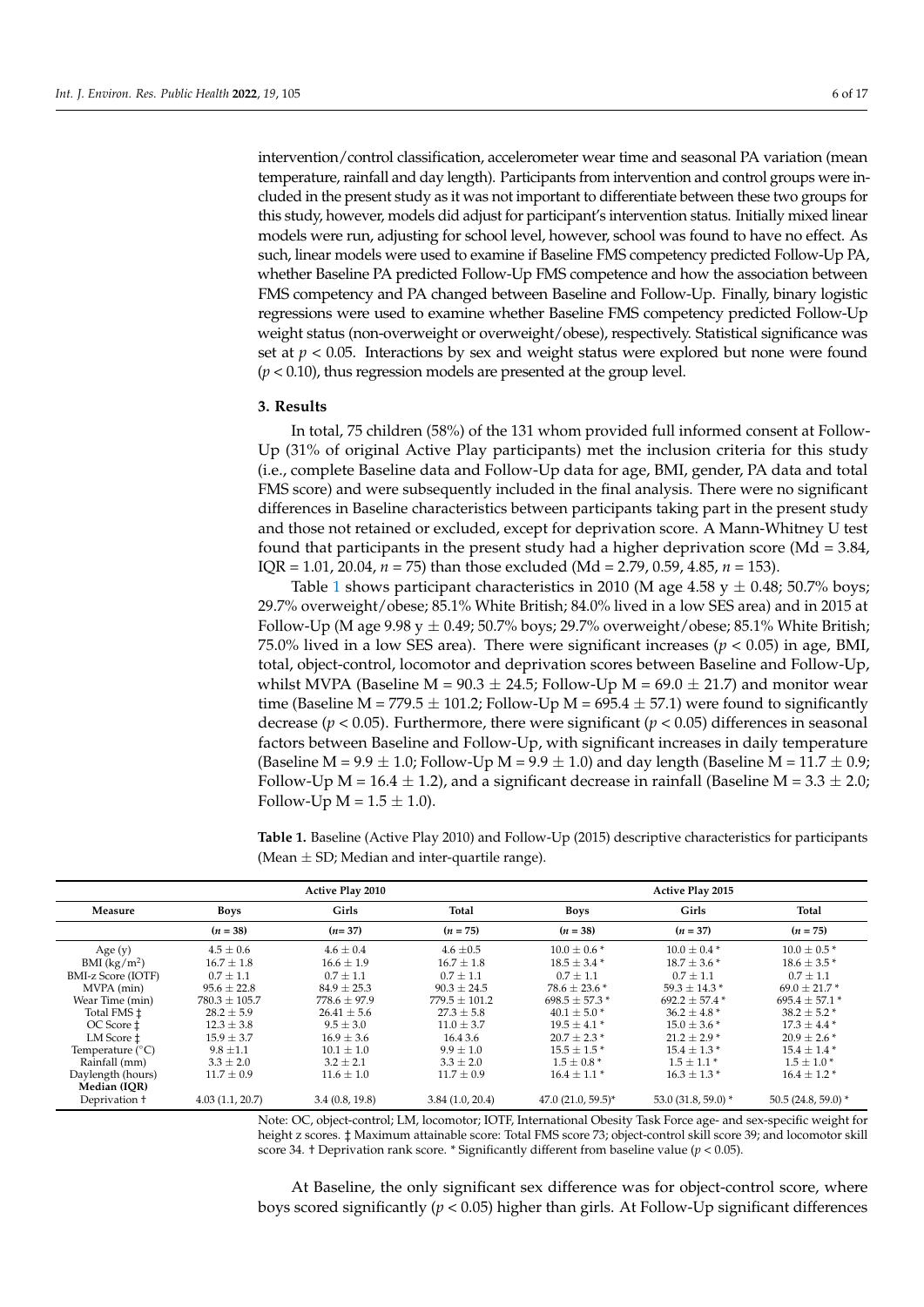$(p < 0.05)$  were observed between boys and girls for total (boys M = 40.11  $\pm$  5.01; girls M = 36.24  $\pm$  4.75) and object-control (boys M = 19.45  $\pm$  4.05; girls M = 15.03  $\pm$  3.62) skill scores and MVPA (boys  $M = 78.56 \pm 23.55$ ; girls  $M = 59.25 \pm 14.30$ ). When looking at differences between Baseline and Follow-Up descriptives by sex, all changes were significant with the exception of BMIz score.

boys scored significantly (*p* < 0.05) higher than girls. At Follow-Up significant differences

## 3.1. How Does FMS Competency and MVPA Change with Age?

<span id="page-6-0"></span>For descriptive purposes, Figures [1–](#page-6-0)4 show the individual level and mean  $(\pm SD)$ changes in FMS scores and MVPA between Baseline and Follow-Up. There was an overall pattern of increase for total, object-control and locomotor scores between Baseline and Follow-Up (see Figures [1](#page-6-0)[–3\)](#page-7-0). However, some differing trajectories were evident among participants: children who had lower scores at Baseline appeared to show greater levels of improvement to Follow-Up than their peers who had higher competency scores at Baseline.<br>--However, in general, competency scores were still found to be low, falling far short of the maximum attainable scores. Conversely, there was an overall pattern of decline for MVPA between Baseline and Follow-Up (see Figure [4\)](#page-8-0).



Figure 1. (a) Individual changes in total FMS scores between Baseline (Active Play 2010) and Follow-Up (Active Play 2015); (**b**) Mean (±SD) changes in total FMS scores between Baseline (Active Play Up (Active Play 2015); (**b**) Mean (±SD) changes in total FMS scores between Baseline (Active Play 2010) and Follow-Up (Active Play 2015). 2010) and Follow-Up (Active Play 2015).

Tables [2](#page-7-1) and [3](#page-8-1) provide descriptive statistics alongside a summary of the repeated measures ANCOVA for all three FMS competency scores and MVPA. Table [2](#page-7-1) shows that participants in both weight categories (non-overweight and overweight/obese) demonstrated an improvement in competency scores between Baseline and Follow-Up, with a main effect for time *p* < 0.05. Non-overweight participants had higher skill competency scores than their overweight/obese peers at both time points, although there was no significant effect for time  $\times$  weight class ( $p > 0.05$ ). For MVPA there was a significant effect for time  $\times$  weight status ( $p < 0.05$ ) between the two groups. Whilst both groups decreased their time spent in MVPA between Baseline and Follo-Up, there was a significantly greater decrease observed over time among overweight/obese children, with overweight/obese children spending less time in MVPA at follow up.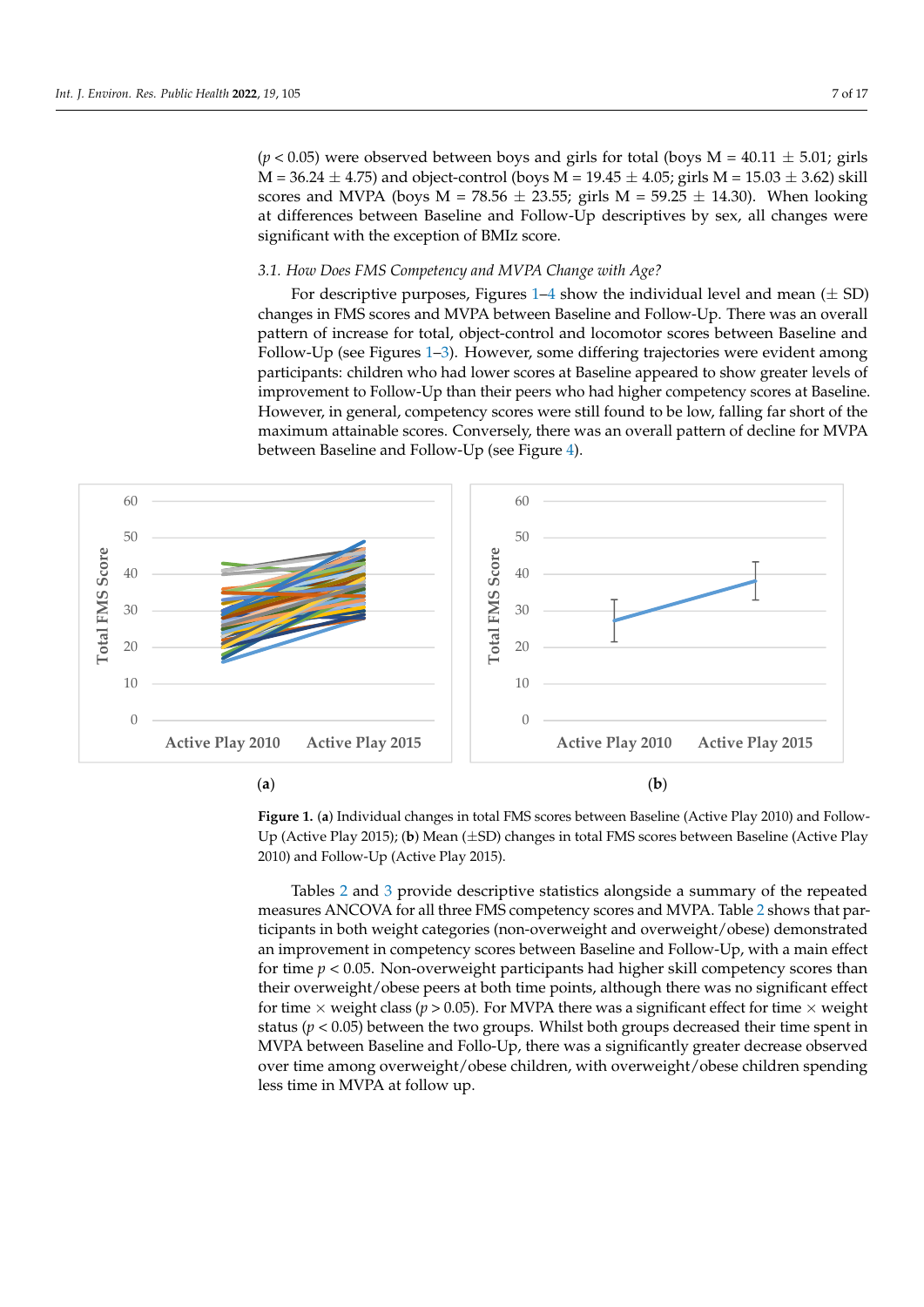

<span id="page-7-0"></span>Figure 2. (a) Individual changes in object-control scores between Baseline (Active Play 2010) and Follow-Up (Active Play 2015); (b) Mean (±SD) changes in object-control scores between Baseline (Active Play 2010) and Follow-Up (Active Play 2015). (Active Play 2010) and Follow-Up (Active Play 2015). (Active Play 2010) and Follow-Up (Active Play 2015).





<span id="page-7-1"></span>**Table 2.** Means, standard deviations and summary of repeated measures analysis for FMS competency scores and MVPA for non-overweight and overweight/obese participants.

|                   | Baseline (2010)   |                 |                  | $Follow-Up(2015)$ |                   | <b>Repeated Measures ANCOVA</b> |                                         |         |
|-------------------|-------------------|-----------------|------------------|-------------------|-------------------|---------------------------------|-----------------------------------------|---------|
| Score             | <b>NW</b>         | OW/OB           | <b>NW</b>        | OW/OB             | F <sub>Time</sub> |                                 | $\mathrm{F_{Time}} \times$ Weight Class | v       |
|                   | $(n = 52)$        | $(n=21)$        | $(n = 52)$       | $(n = 21)$        |                   |                                 |                                         |         |
| <b>FMS</b> Score  |                   |                 |                  |                   |                   |                                 |                                         |         |
| Total             | $27.65 + 5.96$    | $25.82 + 5.10$  | $38.73 + 5.21$   | $36.33 + 6.97$    | 21.85             | $< 0.001$ *                     | 0.000                                   | 0.99    |
| OC                | $11.31 \pm 3.65$  | $9.62 \pm 3.34$ | $17.58 \pm 4.30$ | $15.90 \pm 6.08$  | 21.33             | $< 0.001$ *                     | 0.18                                    | 0.67    |
| LM                | $16.35 + 3.77$    | $16.24 + 3.49$  | $21.15 + 2.52$   | $20.43 + 2.79$    | 2.82              | $0.01*$                         | 0.30                                    | 0.59    |
| MVPA <sup>1</sup> |                   |                 |                  |                   |                   |                                 |                                         |         |
| <b>MVPA</b>       | $88.33 \pm 23.72$ | $93.19 + 26.91$ | $71.40 + 22.00$  | $62.55 + 21.11$   | 1.31              | 0.26                            | 4.95                                    | $0.03*$ |

Note: OC, object-control; LM, locomotor; NW, non-overweight; OW/OB, overweight/obese. All analyses corrected for age, deprivation score, ethnicity and participation in intervention group.<sup>1</sup> Further adjusted for weather and monitor wear time.  $*$  Significant at  $p < 0.05$ .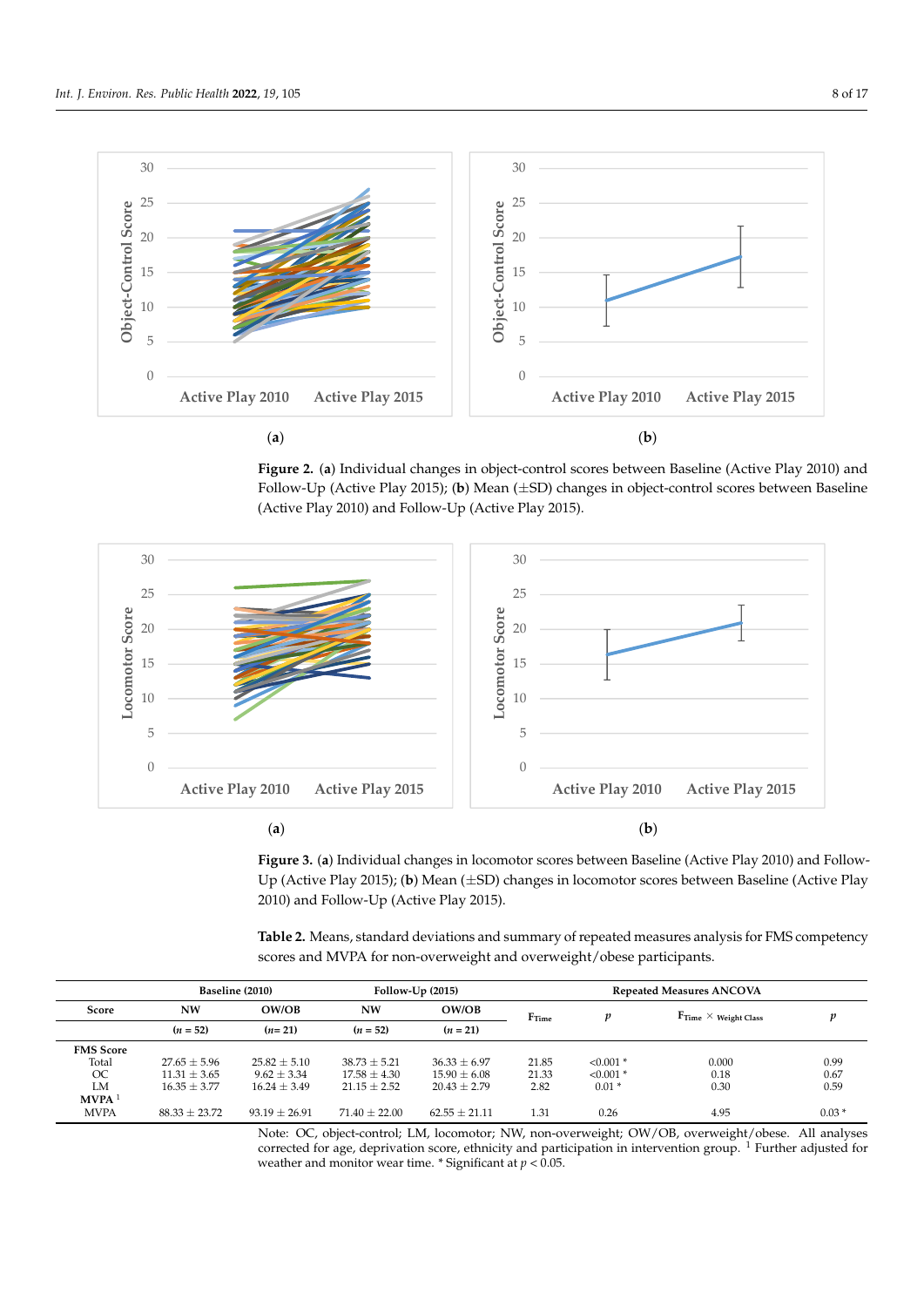<span id="page-8-0"></span>

Figure 4. (a) Individual changes in MVPA between Baseline (Active Play 2010) and Follow-Up (Active tive Play 2015); (**b**) Mean (±SD) changes in MVPA between Baseline (Active Play 2010) and Follow-Play 2015); (**b**) Mean (±SD) changes in MVPA between Baseline (Active Play 2010) and Follow-Up  $(Active Play 2015).$ 

<span id="page-8-1"></span>2. Moore, atop descriptions and summary of the repeated assessmes speleric for FMC computer as Table 3. Means, standard deviations and summary of repeated measures analysis for FMS competency<br>cores and MVPA create have and sitle  $p_{\text{max}}$  and  $p_{\text{max}}$  and  $p_{\text{max}}$  over  $p_{\text{max}}$  demon-overweight and overweight and overweight and overweight and overweight and overweight and overweight and overweight and overweight and  $p_{\text{max}}$ scores and MVPA among boys and girls.

|                   | Baseline (2010)   |                   | Follow- $Up(2015)$ |                   | <b>Repeated Measures ANCOVA</b> |             |                                                         |          |
|-------------------|-------------------|-------------------|--------------------|-------------------|---------------------------------|-------------|---------------------------------------------------------|----------|
| Score             | <b>Boys</b>       | Girls             | <b>Boys</b>        | Girls             |                                 | v           |                                                         | v        |
|                   | $(n = 38)$        | $(n=37)$          | $(n=38)$           | $(n = 37)$        | $F_{Time}$                      |             | $\mathbf{F}_{\text{Time}} \times \mathbf{Weight}$ Class |          |
| <b>FMS</b> Score  |                   |                   |                    |                   |                                 |             |                                                         |          |
| Total             | $28.21 + 5.92$    | $26.41 \pm 5.57$  | $40.11 \pm 5.01$   | $36.24 + 4.75$    | 37.89                           | $< 0.001$ * | 7.53                                                    | $0.007*$ |
| OC                | $12.34 \pm 3.82$  | $9.54 + 2.98$     | $19.45 + 4.05$     | $15.03 + 3.62$    | 26.43                           | $< 0.001$ * | 5.71                                                    | $0.02*$  |
| LM                | $15.87 \pm 3.66$  | $16.86 \pm 3.58$  | $20.66 \pm 2.25$   | $21.22 \pm 2.89$  | 15.46                           | $< 0.001$ * | 1.72                                                    | 0.19     |
| MVPA <sup>1</sup> |                   |                   |                    |                   |                                 |             |                                                         |          |
| <b>MVPA</b>       | $95.57 \pm 22.83$ | $84.87 \pm 25.27$ | $78.56 \pm 23.55$  | $59.25 \pm 14.30$ | 13.86                           | $< 0.001$ * | 1.74                                                    | 0.19     |

Note: OC, object-control; LM, locomotor; NW, non-overweight; OW/OB, overweight/obese. All analyses and monitor wear time. \* Significant at  $p < 0.05$ . corrected for age, deprivation score, ethnicity, participation in intervention group.<sup>1</sup> Further adjusted for weather

Both boys and girls significantly improved their competency scores between Baseline and Follow-Up, with a main effect for time  $(p < 0.05)$ . There was a significant time  $\times$  sex have significantly greater increases in total and object-control scores between Baseline and Follow-Up in comparison to girls. Boys spent more time than girls in MVPA at both time points, although this did not result in any significant differences. Both sexes spent  $\frac{1}{2}$  interactions were found.  $N_{\rm H}$ , and object-control;  $N_{\rm H}$ , overweight;  $N_{\rm H}$ Table [3](#page-8-1) reports the differences in competency scores and MVPA over time by sex. interaction ( $p < 0.05$ ) for total and object-control scores, with boys having been found to significantly less time in MVPA at follow up compared to Baseline  $(p < 0.05)$ . No significant

## 3.2. Does Baseline FMS Competence Predict MVPA at Follow Up?

Results of the regression analyses examining FMS competency scores as predictors of MVPA at Follow-Up are summarised in Table [4.](#page-9-0) Having controlled for intervention group alongside Baseline age, deprivation, ethnicity, sex, BMI-z and Follow-Up monitor predictors of MVPA at Follow-Up ( $p > 0.05$ ). Total, locomotor and object-control skill score at Baseline each predicted less than 1% of unique variance in MVPA at Follow-Up. wear time and weather, none of the FMS competency scores were found to be significant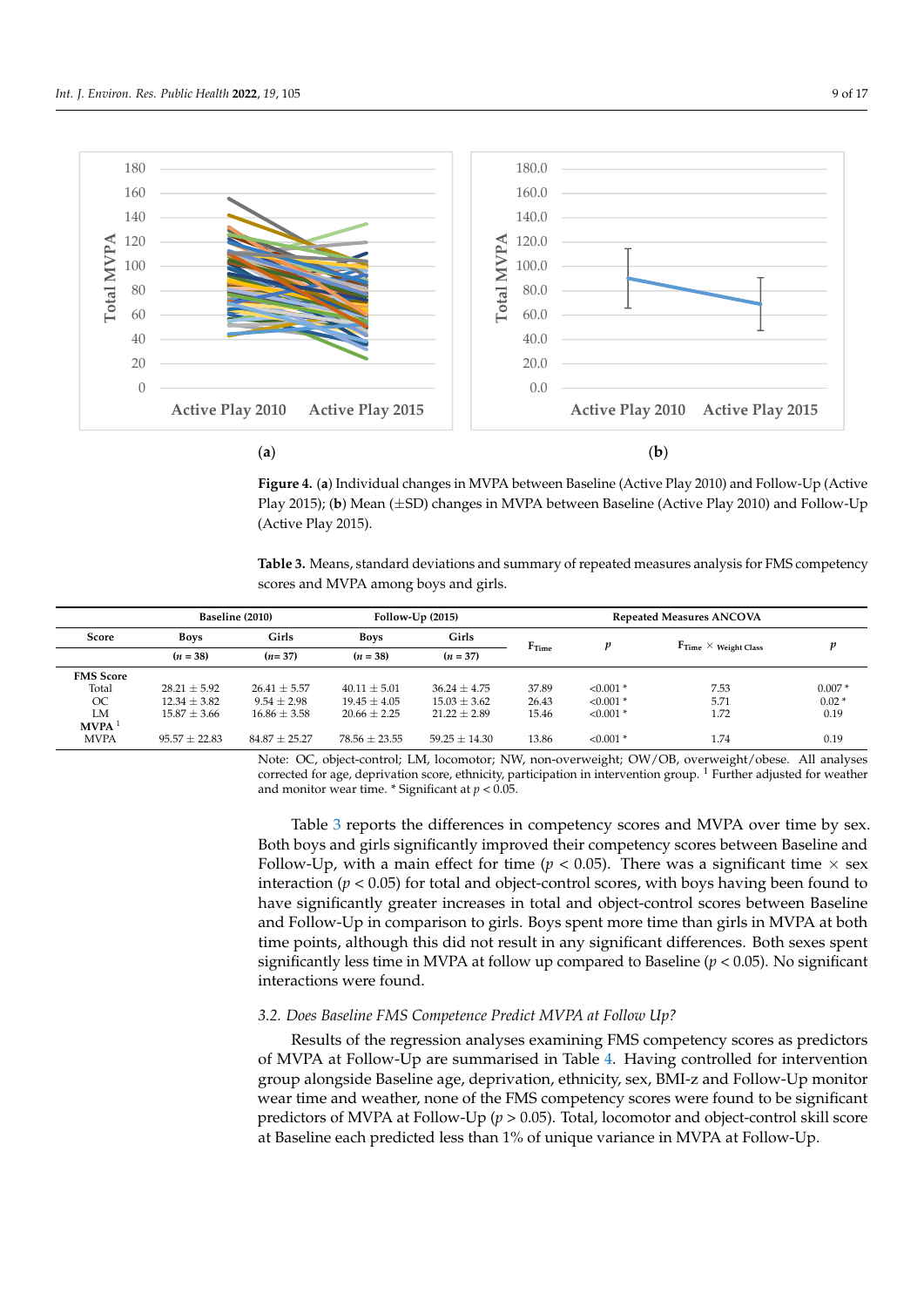| Predictor                                     | <b>SE</b><br>ß |      | 95% CI<br>p                                  |         | $r^2$ | sr <sub>i</sub> <sup>2</sup> |  |  |  |
|-----------------------------------------------|----------------|------|----------------------------------------------|---------|-------|------------------------------|--|--|--|
| Baseline FMS and Baseline MVPA <sup>1</sup>   |                |      |                                              |         |       |                              |  |  |  |
| Total                                         | 1.04           | 0.42 | $0.20 \text{ to } 1.9$                       | $0.02*$ | 53.8% | 4.53%                        |  |  |  |
| OC                                            | 0.62           | 0.78 | $-0.94$ to 2.19                              | 0.43    |       | 0.48%                        |  |  |  |
| LM                                            | 1.34           | 0.64 | $0.04*$<br>$0.06 \text{ to } 2.61$           |         | 54.1% | 3.31%                        |  |  |  |
|                                               |                |      | Baseline FMS and Follow-up MVPA <sup>2</sup> |         |       |                              |  |  |  |
| Total                                         | 0.08           | 0.39 | $-0.69$ to 0.85                              | 0.83    | 47.6% | $0.04\%$                     |  |  |  |
| OC                                            | 0.30           | 0.70 | $-1.38$ to 1.43                              | 0.97    |       | $< 0.01\%$                   |  |  |  |
| LM                                            | 0.13           | 0.65 | $-1.16$ to 1.43                              | 0.84    | 47.6% | $0.04\%$                     |  |  |  |
| Baseline MVPA and Follow-up FMS <sup>3</sup>  |                |      |                                              |         |       |                              |  |  |  |
| Total                                         | 0.04           | 0.03 | $-0.20$ to 0.11                              | 0.19    | 26.6% | 1.96%                        |  |  |  |
| OC                                            | 0.04           | 0.03 | $-0.01$ to 0.09                              | 0.15    | 39.6% | $2.04\%$                     |  |  |  |
| LM                                            | 0.01           | 0.02 | $-0.03$ to 0.04                              | 0.69    | 18.2% | 0.21%                        |  |  |  |
| Follow-up FMS and Follow-up MVPA <sup>4</sup> |                |      |                                              |         |       |                              |  |  |  |
| Total                                         | 0.71           | 0.41 | $-0.12$ to 1.54                              | 0.09    | 56.0% | 2.46%                        |  |  |  |
| OC                                            | 0.75           | 0.55 | $-0.35$ to 1.86                              | 0.08    | 56.0% | 1.56%                        |  |  |  |
| LM                                            | 0.63           | 0.83 | $-1.04$ to 2.30                              | 0.16    |       | 0.49%                        |  |  |  |

<span id="page-9-0"></span>**Table 4.** Results from linear regression examining associations between FMS scores and MVPA.

Note: β, unstandardized regression coefficient; SE, standard error for β coefficient; 95% CI, confidence intervals for regression coefficient;  $r^2$  total variance explained by Baseline score and predictor variables;  $sr_i^2$ , squared semi-partial correlation coefficient, unique variance explained by Baseline score; OC, object-control; LM, locomotor. All models adjusted for intervention group and Baseline age, deprivation, ethnicity, sex, and BMI-z score;  $1 \text{ model}$ additionally adjusted for Baseline monitor wear time and weather; <sup>2</sup> additionally adjusted for Follow-Up monitor wear time and weather; <sup>3</sup> additionally adjusted for Baseline monitor wear time and weather; <sup>4</sup> additionally adjusted for Follow-Up monitor wear time and weather. \* Significant at *p <* 0.05.

### *3.3. Does Baseline MVPA Predict FMS Competence at Follow-Up?*

Outcomes from regression analysing whether Baseline MVPA predicted FMS competence at Follow-Up are presented in Table [4.](#page-9-0) Having controlled for Baseline monitor wear time and weather in addition to the stated covariates, Baseline MVPA did not significantly predict FMS competency at Follow-Up (see Table [4\)](#page-9-0). Baseline MVPA predicted only 2% of unique variance in total FMS score. When sub-domains of FMS were examined, baseline MVPA predicted only 2% of unique variance in object-control competency score and 0.2% of unique variance in locomotor skill score.

## *3.4. How Does the Association between FMS and MVPA Change between Baseline and Follow-Up?*

The strength of association between FMS and MVPA at Baseline is shown in Table [4.](#page-9-0) After adjustments, total and locomotor skill scores significantly predicted MVPA (*p* < 0.05). Total FMS score predicted 4.5% of unique variance in Baseline MVPA; specifically, a one unit increase in total skill score was associated with a 1.04 min increase in Baseline MVPA (95% CI, 0.20 to 1.9). When looking at the sub-domains, locomotor skill score predicted 3.3% of unique variance, with a one unit increase in locomotor score accounting for a 1.3 min increase in MVPA (95% CI, 0.06 to 2.61). However, object-control score was not found to be a significant predictor ( $p > 0.01$ ), accounting for only 0.5% of unique variance in baseline MVPA.

When looking at the relationship between FMS and MVPA at Follow-Up, a further regression controlling for stated covariates, found none of the three competency scores to be significant predictors of MVPA (*p >* 0.01) (see Table [4\)](#page-9-0), indicating that the strength of association between FMS and MVPA weakened over time. At follow up, total and locomotor scores had decreased in their level of prediction of unique variance to 2.5% and 0.5%, respectively. Whilst there was an increase in object-control score compared to Baseline, now predicting 1.6% of unique variance in MVPA, this was not significant  $(p > 0.01)$ .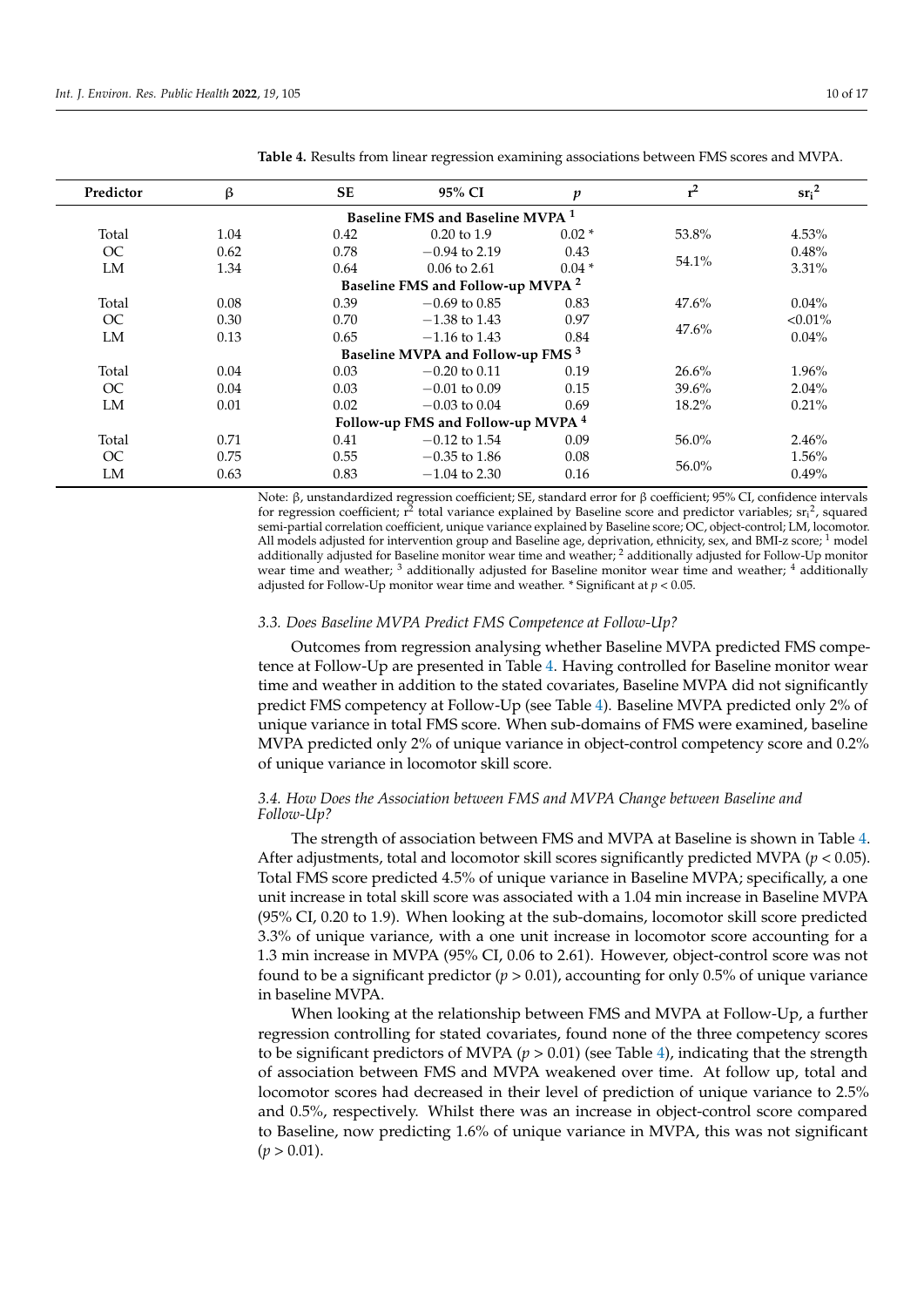#### *3.5. Does Baseline FMS Competency Predict Follow-Up Weight Classification?*

The results of the binary logistic regression (see Table [5\)](#page-10-0) show that (controlling for intervention group and Baseline age, deprivation, ethnicity, sex, BMI-z score, monitor wear time and weather) none of the three skill competency scores significantly predicted Follow-Up weight classification (i.e., non-overweight or overweight/obese).

<span id="page-10-0"></span>**Table 5.** Logistic regression of Baseline FMS competency predicting the likelihood of being overweight/obese at Follow-Up.

| Predictor | В       | SЕ   | 95% CI                   | Odds Ratio | v    |
|-----------|---------|------|--------------------------|------------|------|
| Total     | 0.15    | 0.19 | $0.81 \text{ to } 1.68$  | 1.17       | 0.41 |
| OC        | $-1.95$ | 3.00 | $0.00 \text{ to } 50.97$ | 0.14       | 0.52 |
| LM        | 1.42    | 2.04 | $0.08$ to 225.57         | 4.12       | 0.49 |

Note: β, regression coefficient; SE, standard error; OR, adjusted odds ratio; 90% CI, confidence intervals. All models adjusted for intervention group and baseline age, deprivation, ethnicity, sex, BMI-z score, monitor wear time and weather.

#### **4. Discussion**

To the authors' knowledge, this is the first longitudinal study to examine the relationship between FMS competency, PA and weight status among English children living in areas of high deprivation throughout the period of early to late childhood. The main findings from the present study were that despite significant increases from Baseline to Follow-Up, FMS competency was still low among participants at Follow-Up. Boys had significantly higher total and object-control scores than girls at Follow-Up, whilst overweight/obese (OW/OB) children had lower competency levels than their non-overweight (NW) peers for all competency scores at both Baseline and Follow-Up. There was a significant decrease in MVPA among both boys and girls between Baseline and Follow-Up, with a significantly greater decrease observed over time among OW/OB children. Associations between FMS competency and MVPA were found to be weak, with Baseline FMS competency and MVPA failing to significantly predict Follow-Up levels of MVPA and FMS competency, respectively. Likewise, Baseline FMS competency was not found to be a significant predictor of child weight status at Follow-Up. Furthermore, the association between FMS competency and MVPA was found to weaken over time; at Baseline, total and locomotor skill competency scores were significant but weak predictors of MVPA. However, at Follow-Up skill competence did not predict MVPA.

Participants in the present study were found to have low FMS competency at Baseline, with significant  $(p < 0.05)$  increases in total, object-control and locomotor competency scores observed at Follow-Up. Similarly, Butterfield, Angell [\[48\]](#page-15-20) noted a rapid increase in children's competency levels between the ages of 5–10 y, with low competency levels expected prior to 5y. Although, it is possible that these differences in FMS competency across time points could be due to a relative age effect [\[49\]](#page-15-21). However, despite the significant increase in competency scores among both boys and girls in the present study, competency levels at Follow-Up were still low. With previous studies having found that low FMS competency tracks over time [\[50,](#page-15-22)[51\]](#page-15-23), these results are perhaps not surprising. Likewise, at Follow-Up, boys had significantly higher total and object-control competency scores than girls. This is in line with previous studies where boys have been found to be more competent at object-control skills [\[52](#page-16-0)[–55\]](#page-16-1). Most notably, Bryant, Duncan [\[53\]](#page-16-2) study among 281 English primary school children (M age  $8.4 \pm 1.6$  y) reported boys to be more competent at kicking and catching, alongside overall low levels of competency among the children observed.

The findings of low competency in the present study may be related to the participants residing in areas of high deprivation, with previous studies among children from highly deprived areas reporting low levels of competency [\[7\]](#page-14-4). Goodway, Robinson [\[56\]](#page-16-3) noted that among 469 American preschool children from highly deprived areas, children had low competency in object-control and locomotor skills. Furthermore, the authors found boys to be significantly more competent at object-control skills. Likewise, Morley, Till [\[57\]](#page-16-4)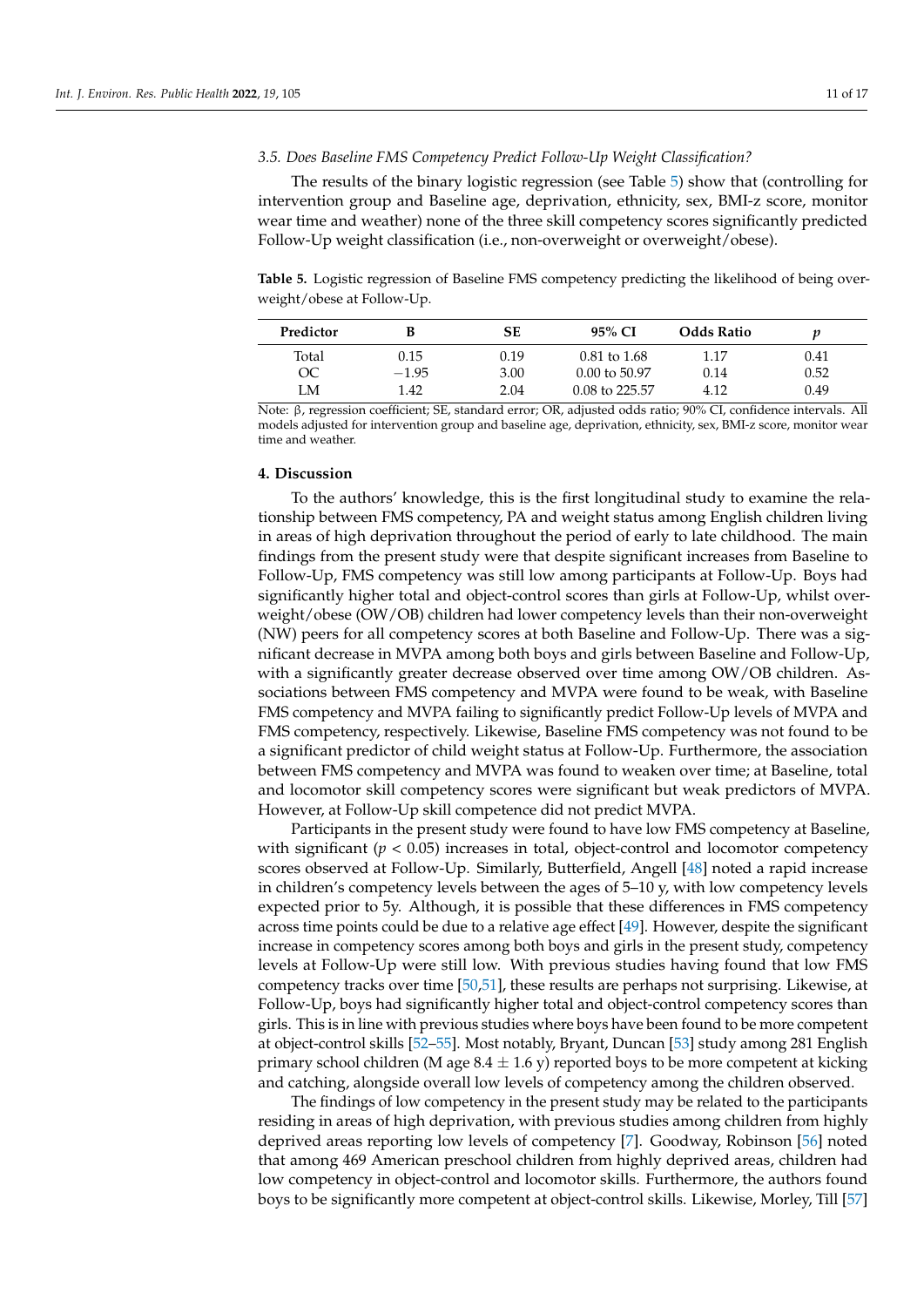found low competency levels for motor proficiency among their sample of 369 low SES English children (age 4.3–7.2 y). Participants were found to have significantly lower motor proficiency in comparison to socioeconomically advantaged children, whilst boys within the study were found to have outperformed girls for the object-control skills, catch and dribble [\[57\]](#page-16-4). A previous qualitative study by Goodway and Smith [\[58\]](#page-16-5) highlighted the issues of a lack of access to safe outdoor play, the availability of neighbourhood or family resources to access equipment and/or youth sports and limited physical activity role models as barriers to PA among disadvantaged children. If, therefore, children residing in low SES areas have less opportunities to engage in PA, this may result in them having fewer chances to practice FMS and thus lead to lower competency levels. As such, children from low SES areas may require more instruction and practice of FMS in order for them to achieve similarly high levels of competency as their peers from areas of low deprivation. However, to be successful, interventions may also need to take into account sex differences alongside SES status [\[57\]](#page-16-4). With previous findings of boys outperforming girls for objectcontrol skills [\[7](#page-14-4)[,59](#page-16-6)[,60\]](#page-16-7), interventions may need to ensure that girls are not disadvantaged in activities requiring object-control skills, whilst also ensuring that boys displaying high competency levels receive sufficient opportunities to continue developing their competency levels [\[56\]](#page-16-3).

According to Robinson, L.E.; et al. [\[12\]](#page-14-10) there is a reciprocal and developmentally dynamic relationship between FMS competency and PA during childhood, which should strengthen over time between early and late childhood. In the present study a significant positive association (*p* < 0.05) was found between FMS competency and PA at Baseline, with total and locomotor competency scores found to predict MVPA. These observed positive associations between competency scores and PA fall in line with previous studies examining associations between competency and PA among young children [\[18](#page-14-16)[–20,](#page-14-20)[29\]](#page-15-4). Likewise, the current study's findings of boys engaging in more MVPA and displaying greater objectcontrol skill competency is consistent with the literature [\[32](#page-15-24)[,59](#page-16-6)[–62\]](#page-16-8). However, in direct contrast to the Stodden, Goodway [\[2\]](#page-14-9) model, associations between FMS competency and MVPA were found to have weakened over time, with no significant associations found between competency scores and MVPA at Follow-Up. Whilst there was a small increase in the unique variance in MVPA accounted for by object-control score between Baseline and Follow-Up, this was still relatively low (1.56%) and was not significant (*p* > 0.05).

It is possible that this weakening of association could in part be due to the large decrease in time spent in MVPA observed between Baseline and Follow-Up among participants, with declines in MVPA having previously been reported across childhood [\[63\]](#page-16-9). This decrease in MVPA was especially true for OW/OB children, whereby a significant effect for time was observed, noting that there was a significantly greater change in their time spent in MVPA compared to their NW peers. Similar to the present study Cohen, Morgan [\[26\]](#page-15-1) examined the association between FMS competency and MVPA, using a process-based measure of FMS (TGMD-2) and accelerometry, among 460 low SES Australian primary school children (M 8.5  $\pm$  0.6 y). Whilst their study found significant associations between locomotor and object-control scores and MVPA, their analysis did not control for covariates such as monitor wear time or weather conditions, as the present study has.

Stodden, Goodway [\[2\]](#page-14-9) note that further research examining this relationship should take into account mediating variables that may interact with and promote/demote the dynamic relationship between FMS competency and PA within their model. Factors such as SES [\[7,](#page-14-4)[56\]](#page-16-3) or parental/carer influence [\[64](#page-16-10)[,65\]](#page-16-11) are not included in the model [\[2\]](#page-14-9), but may influence and weaken the relationship between FMS competency and PA. Furthermore, Sterdt, Liersch [\[66\]](#page-16-12) recently conducted a systematic review and identified 16 correlates that were consistently associated with PA in children and adolescents. This highlights that PA is a complex and multi-dimensional behaviour, determined by numerous biological, psychological, sociocultural and environmental factors. As such, a more holistic model of motor competence may be needed in order to account for the large number of variables that can affect physical activity participation over time.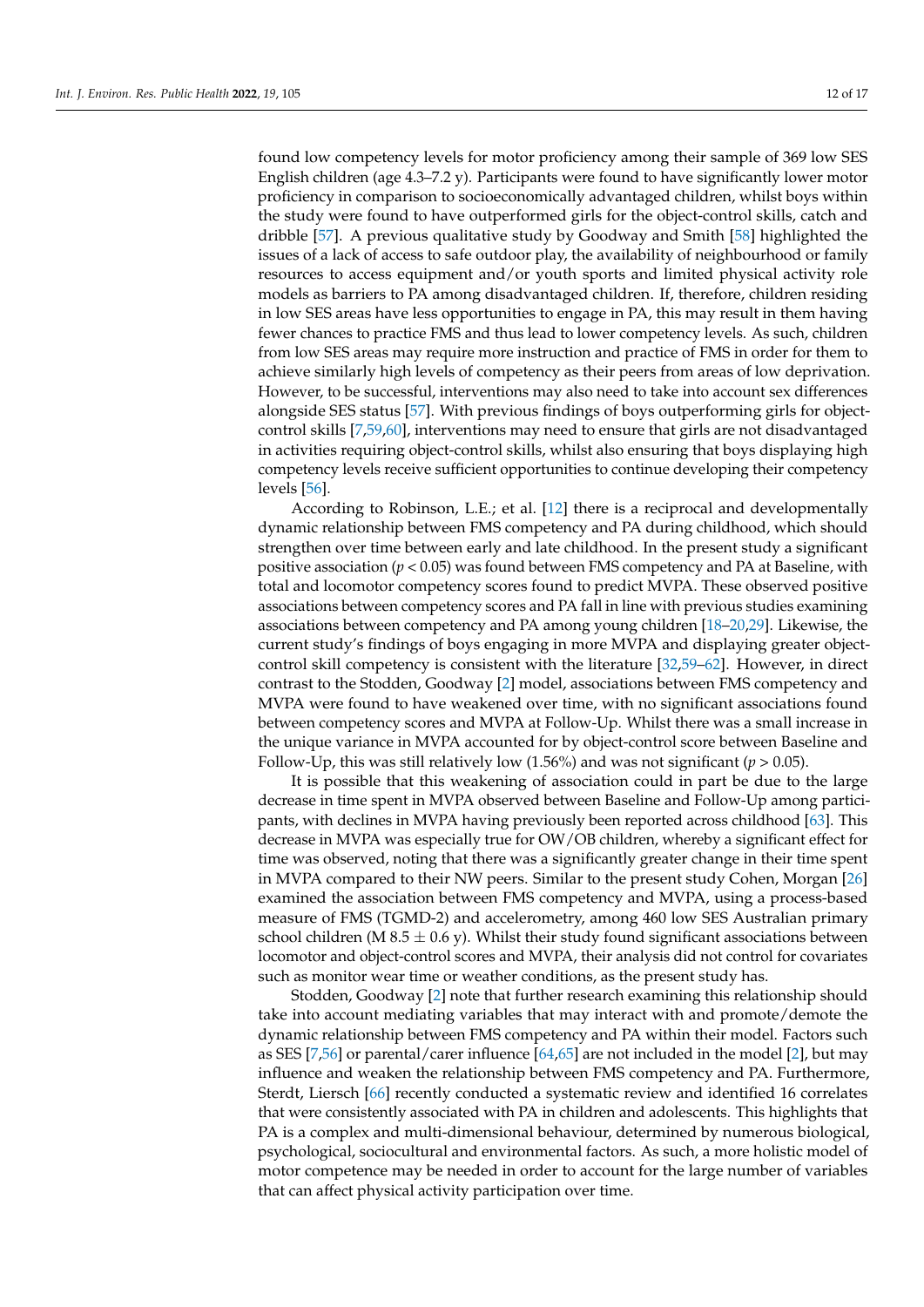Looking at the early years as an important phase for FMS development and PA behaviours, the present study failed to find an association between Baseline FMS competency as a predictor of Follow-Up MVPA, or Baseline MVPA as a predictor of Follow-Up FMS competency. Whilst Bryant, James [\[24\]](#page-14-19) longitudinal study among English primary school children reported that prior FMS competency was a better predictor of current PA, their study only measured follow up data after one year. Consequently, there might not have been as great a change in competency/PA levels as in the present study's five-year timeframe. Bryant, James [\[24\]](#page-14-19) study also used pedometers to record PA and as such could only report on associations between FMS competency and total PA, without being able to identify any associations between FMS competency and specific bouts of PA. Lopes, Rodrigues [\[67\]](#page-16-13) reported that among 6–10 y old children that FMS competency was an important predictor of PA. Similarly, Barnett, Van Beurden [\[15\]](#page-14-13) found that children with object-control competency at late primary were more likely to be active in adolescence. However, both of these studies assessed PA using questionnaires, deemed less reliable to that of accelerometer data due to the potential issue of recall errors among participants, especially among children [\[68\]](#page-16-14).

In the present study OW/OB children were found to have lower competency across all scores at both time points in comparison to NW children. These findings are in line with previous studies that have reported that BMI is negatively associated with FMS competency [\[16,](#page-14-14)[20](#page-14-20)[,54](#page-16-15)[,69–](#page-16-16)[71\]](#page-16-17). An increasing difference in FMS competency between OW/OB and NW children across ages has been documented in a previous cross-sectional study by D'Hondt, Deforche [\[13\]](#page-14-11), with NW children showing greater competency levels. In a more recent longitudinal study by D'Hondt, Deforche [\[72\]](#page-16-18) the authors reported a widening gap between OW/OB children's FMS competency relative to their gender and age matched NW peers. The authors believed that this increasing difference in competency between OW/OB and NW children was mainly attributable to NW children showing greater improvements in competency over the short term, in comparison to their OW/OB peers. However, previous studies among OW/OB children have reported that interventions incorporating regular PA as a central component resulted in short-term improvements in motor competency [\[73,](#page-16-19)[74\]](#page-16-20), indicating that it is possible for OW/OB children to increase their competency levels and narrow the competency gap between themselves and NW children. As such, it may be possible to reduce the competency gap between NW and OW/OB children in the present study. To do so, appropriate interventions would be required that address the deficiencies in FMS competency of OW/OB children, allowing these children to develop the required movement skills to engage in regular, health-enhancing physical activity [\[75\]](#page-16-21). This was further highlighted in a systematic review of 17 studies by Han, Fu [\[76\]](#page-16-22) looking at the effectiveness of exercise/PA interventions on improving FMS competency among OW/OB children and adolescents. The review concluded that interventions aimed at improving FMS competency among OW/OB children and adolescents should be enjoyable and specifically targeted at increasing FMS competency [\[76\]](#page-16-22).

Finally, the present study found no association between Baseline competency scores and Follow-Up weight classification. As such, no inference could be made to support the Stodden, Goodway [\[2\]](#page-14-9) model hypothesis that the development of FMS competency is a primary underlying mechanism in promoting PA and therefore shaping positive or negative trajectories of weight status among children. The findings of previous studies examining the association between FMS competency and weight status support Stodden, Goodway [\[2\]](#page-14-9) assertion that FMS competency is both a *precursor* and *consequence* of childhood weight status. Okely, Booth [\[77\]](#page-16-23) examined the association between FMS competency and BMI among 4363 Australian children and adolescents (9–16 y). The results indicated that OW children of both sexes were less likely to have high levels of FMS competency, with FMS competency further found to be significantly related to BMI. For object-control and locomotor competency, NW boys and girls were two to three times respectively more likely to possess more advanced locomotor skills than their OW peers. These findings may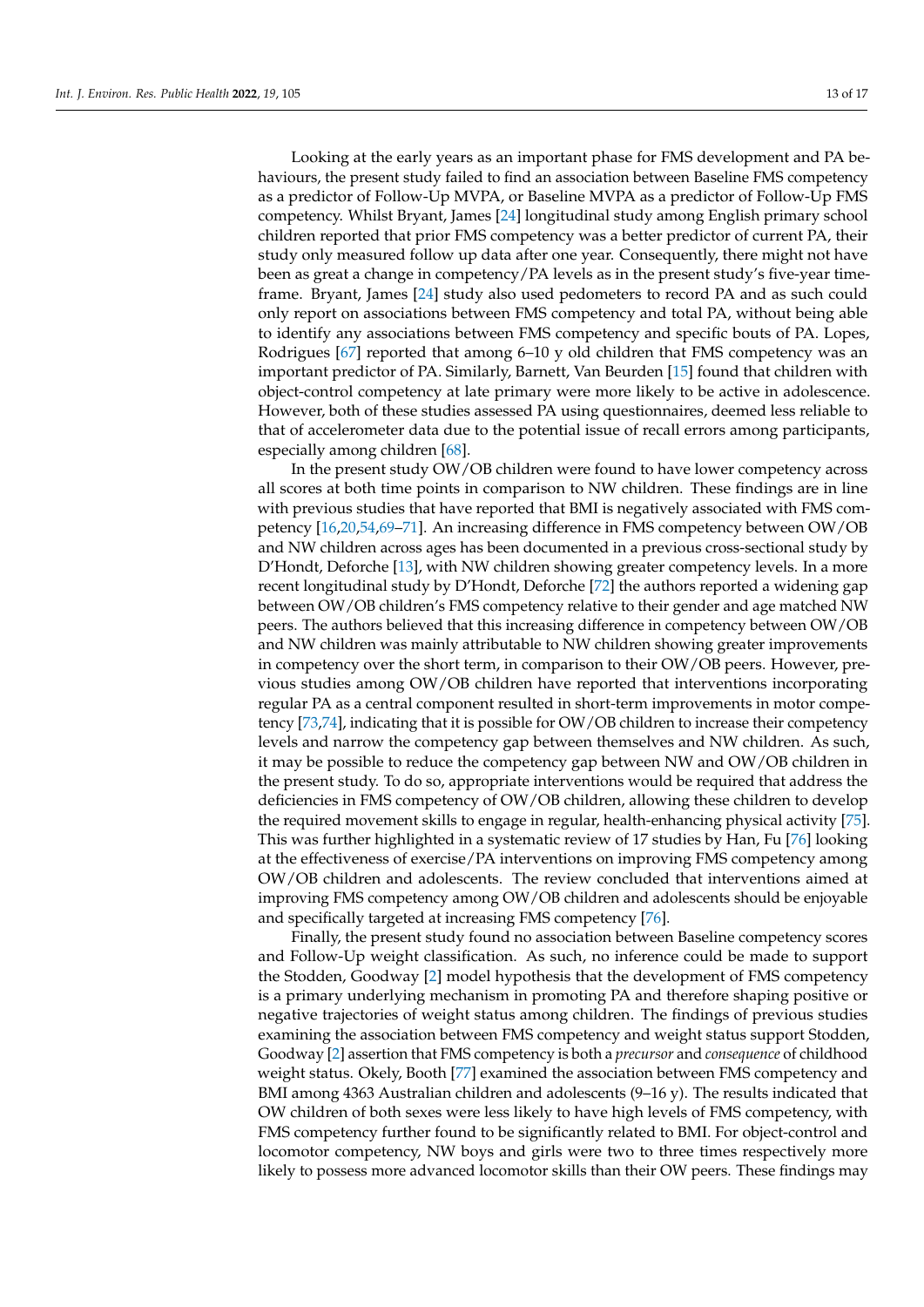indicate that interventions aiming to prevent weight gain among children may benefit from focusing on increasing locomotor skill competency [\[77\]](#page-16-23).

The main strength of the present study was the use of a validated process-based measure of FMS competency [\[40\]](#page-15-12), via video analysis by a single trained assessor, providing confidence and consistency in the measurement of children's competency levels. Furthermore, the use of accelerometers allowed the opportunity to objectively assess participants PA. However, in using cut points to determine absolute PA intensity and PA intensity relative to the individual, there is the possibility that there will be miscalculations in the data due to cut points not accounting for relative intensity differences and should be considered as a potential limitation. A further limitation of the present study was the 58% participation rate of children approached to participate (*n* = 131), which only accounted for 31% of the original Active Play participants. This highlights the difficulties of trying to collect data from participants as part of a large-scale longitudinal study. Furthermore, the use of accelerometers to obtain PA data means that water-based or non-ambulatory activities cannot be recorded and so MVPA may have been underestimated.

### **5. Conclusions**

This is the first longitudinal study to examine the associations between FMS competency, PA and weight status among English children. Despite the lack of significant associations found between FMS competency and MVPA, these findings can contribute to that of the current literature. Firstly, the failure to find a strengthening association between FMS competency and MVPA over time contradicts the proposed Stodden, Goodway [\[2\]](#page-14-9) model of a reciprocal and dynamic relationship between FMS competency and PA. Secondly, low levels of competency at Baseline and Follow-Up and a significant decline in MVPA among children in this study draws attention to the need to intervene in this age group. Further longitudinal research is therefore required to continue to examine the associations between FMS competency and MVPA, among both high and low SES preschool children, allowing for additional comparisons to be made between these differing groups. The weak associations found in the present study also show how large amounts of variance in MVPA are explained by a number of different variables, outside of those measured in the present study, or put forward in the Stodden, Goodway [\[2\]](#page-14-9) model and subsequent Robinson, Stodden [\[12\]](#page-14-10) review paper. As such, this would indicate that more holistic interventions may be required, controlling for as many external variables as possible e.g., children's motivation and confidence, in order to promote sustained participation in PA.

**Author Contributions:** Conceptualization, G.S., L.F.; methodology, G.S., M.V.O., L.F., J.D.F., Z.K. and S.J.F.; software, J.D.F.; validation, J.D.F., L.F. and Z.K.; formal analysis, J.D.F.; investigation, J.D.F., S.J.F., L.F. and Z.K.; resources, J.D.F., L.F. and Z.K.; data curation, J.D.F.; writing—original draft preparation, J.D.F.; writing—review and editing, J.D.F., L.F., Z.K., G.S. and S.J.F.; visualization, L.F. and Z.K.; supervision, L.F., Z.K. and S.J.F.; project administration, L.F. and Z.K. All authors have read and agreed to the published version of the manuscript.

**Funding:** This work was supported by Liverpool John Moores University. The Institution had no role in the design, execution, interpretation, or writing of the study.

**Institutional Review Board Statement:** The study was conducted according to the guidelines of the Declaration of Helsinki, and approved by the Research Ethics Committee of Liverpool John Moores University (reference numbers: 09/SPS/027 and 15/SPS/014).

**Informed Consent Statement:** Informed consent was obtained from all subjects involved in the study.

**Data Availability Statement:** The data presented in this study are available on request from the corresponding author. The data are not publicly available in accordance with consent provided by the study participants.

**Acknowledgments:** The authors wish to thank the participants who agreed to take part in the study at both Baseline and Follow-Up, without whom this study would not have been possible.

**Conflicts of Interest:** The authors declare no conflict of interest.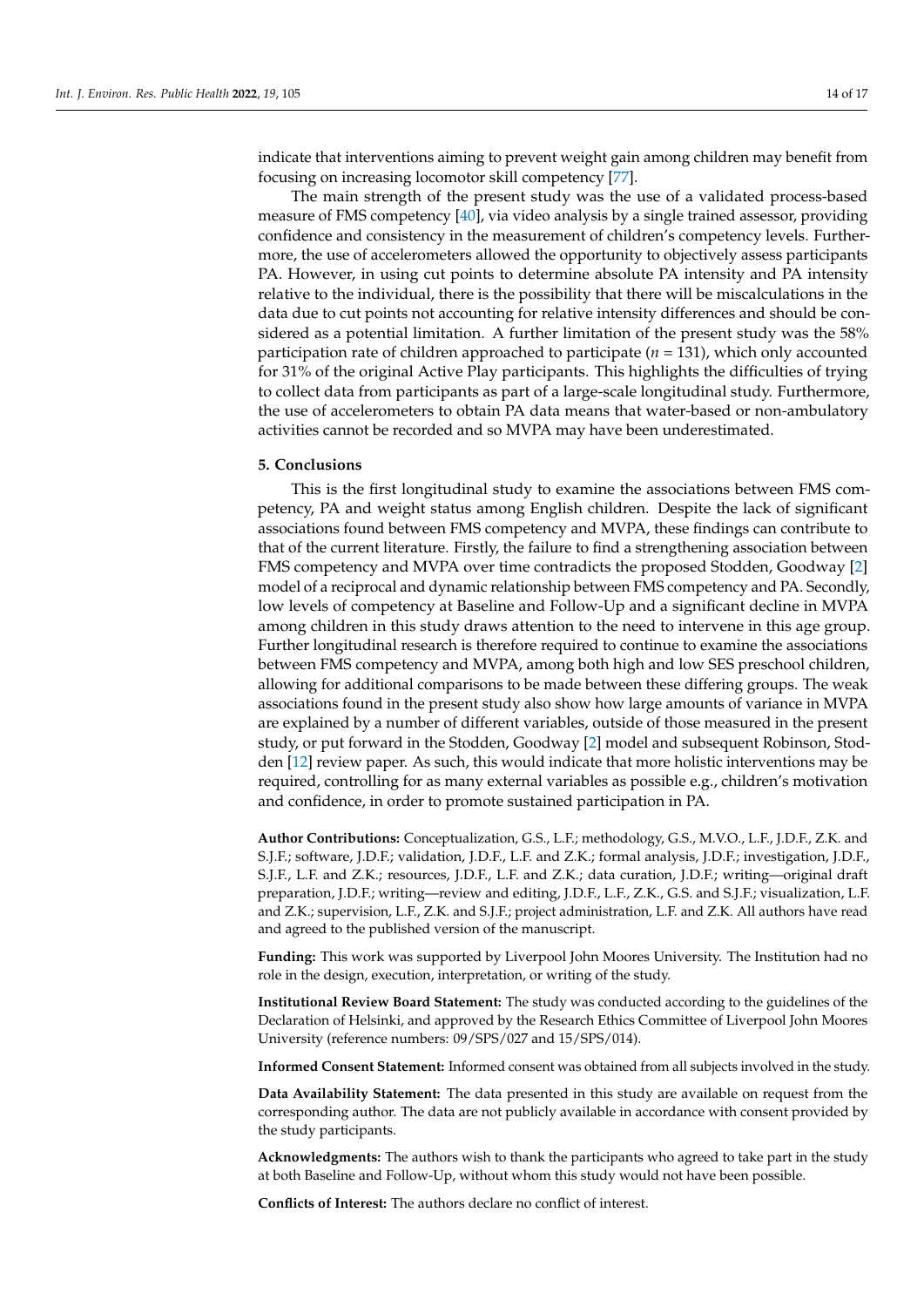## **References**

- <span id="page-14-0"></span>1. Hulteen, R.M.; Morgan, P.J.; Barnett, L.M.; Stodden, D.F.; Lubans, D.R. Development of Foundational Movement Skills: A Conceptual Model for Physical Activity Across the Lifespan. *Sports Med.* **2018**, *48*, 1533–1540. [\[CrossRef\]](http://doi.org/10.1007/s40279-018-0892-6) [\[PubMed\]](http://www.ncbi.nlm.nih.gov/pubmed/29524160)
- <span id="page-14-9"></span>2. Stodden, D.F.; Goodway, J.D.; Langendorfer, S.J.; Roberton, M.A.; Rudisill, M.E.; Garcia, C.; Garcia, L.E. A Developmental Perspective on the Role of Motor Skill Competence in Physical Activity: An Emergent Relationship. *Quest* **2008**, *60*, 290–306. [\[CrossRef\]](http://doi.org/10.1080/00336297.2008.10483582)
- <span id="page-14-1"></span>3. Gallahue, D.L.; Ozmun, J.C.; Goodway, J.D. *Understanding Motor Development: Infants, Children, Adolescents, Adults, 7th ed.*; McGraw Hill: New York, NY, USA, 2012.
- <span id="page-14-2"></span>4. Clark, J.E.; Metcalfe, J.S. The mountain of motor development: A methaphor. In *Motor Development: Research and Reviews*; Clarke, J.E., Humphrey, J.H., Eds.; National Association of Sport and Physical Education: Reston, VA, USA, 2002; Volume 2, pp. 163–190.
- 5. Lima, R.A.; Pfeiffer, K.; Larsen, L.R.; Bugge, A.; Moller, N.C.; Anderson, L.B.; Stodden, D.F. Physical Activity and Motor Competence Present a Positive Reciprocal Longitudinal Relationship Across Childhood and Early Adolescence. *J. Phys. Act. Health* **2017**, *14*, 440–447. [\[CrossRef\]](http://doi.org/10.1123/jpah.2016-0473) [\[PubMed\]](http://www.ncbi.nlm.nih.gov/pubmed/28169569)
- <span id="page-14-3"></span>6. De Meester, A.; Stodden, D.; Goodway, J.; True, L.; Brian, A.; Ferkel, R.; Haerens, L. Identifying a motor proficiency barrier for meeting physical activity guidelines in children. *J. Sci. Med. Sport* **2018**, *21*, 58–62. [\[CrossRef\]](http://doi.org/10.1016/j.jsams.2017.05.007) [\[PubMed\]](http://www.ncbi.nlm.nih.gov/pubmed/28595871)
- <span id="page-14-4"></span>7. Foulkes, J.D.; Knowles, Z.; Fairclough, S.J.; Stratton, G.; O'Dwyer, M.V.; Ridgers, N.D.; Foweather, L. Fundamental movement skills of preschool children in Northwest England. *Percept. Mot. Ski.* **2015**, *121*, 260–283. [\[CrossRef\]](http://doi.org/10.2466/10.25.PMS.121c14x0)
- <span id="page-14-5"></span>8. Dobell, A.; Pringle, A.; Faghy, M.A.; Roscoe, C.M.P. Fundamental Movement Skills and Accelerometer-Measured Physical Activity Levels during Early Childhood: A Systematic Review. *Children* **2020**, *7*, 224. [\[CrossRef\]](http://doi.org/10.3390/children7110224)
- <span id="page-14-6"></span>9. Department for Health and Social Care. UK Chief Medical Officers' Physical Activity Guidelines 2019. Available online: [https://assets.publishing.service.gov.uk/government/uploads/system/uploads/attachment\\_data/file/832868/uk-chief](https://assets.publishing.service.gov.uk/government/uploads/system/uploads/attachment_data/file/832868/uk-chief-medical-officers-physical-activity-guidelines.pdf)[medical-officers-physical-activity-guidelines.pdf](https://assets.publishing.service.gov.uk/government/uploads/system/uploads/attachment_data/file/832868/uk-chief-medical-officers-physical-activity-guidelines.pdf) (accessed on 30 September 2021).
- <span id="page-14-7"></span>10. Tinner, L.; Kipping, R.; White, J.; Jago, R.; Metcalfe, C.; Hollingworth, W. Cross-sectional analysis of physical activity in 2–4-year-olds in England with paediatric quality of life and family expenditure on physical activity. *BMC Public Health* **2019**, *19*, 846. [\[CrossRef\]](http://doi.org/10.1186/s12889-019-7129-y)
- <span id="page-14-8"></span>11. Carson, V.; Lee, E.Y.; Hewitt, L.; Jennings, C.; Hunter, S.; Kuzik, N.; Stearns, J.A.; Unrau, S.P.; Poitras, V.J.; Gray, C.; et al. Systematic review of the relationships between physical activity and health indicators in the early years (0–4 years). *BMC Public Health* **2017**, *17*, 854. [\[CrossRef\]](http://doi.org/10.1186/s12889-017-4860-0)
- <span id="page-14-10"></span>12. Robinson, L.E.; Stodden, D.F.; Barnett, L.M.; Lopes, V.P.; Logan, S.W.; Rodrigues, L.P.; D'Hondt, E. Motor Competence and its Effect on Positive Developmental Trajectories of Health. *Sports Med.* **2015**, *45*, 1273–1284. [\[CrossRef\]](http://doi.org/10.1007/s40279-015-0351-6)
- <span id="page-14-11"></span>13. D'Hondt, E.; Deforche, B.; Vaeyens, R.; Vandorpe, B.; Vandendriessche, J.; Pion, J.; Philippaerts, R.; de Bourdeaudhuij, I.; Lenoir, M. Gross motor coordination in relation to weight status and age in 5- to 12-year-old boys and girls: A cross-sectional study. *Int. J. Pediatr. Obes.* **2011**, *6*, e556–e564. [\[CrossRef\]](http://doi.org/10.3109/17477166.2010.500388)
- <span id="page-14-12"></span>14. Barnett, L.M.; Webster, E.K.; Hulteen, R.M.; De Meester, A.; Valentini, N.C.; Lenoir, M.; Pesce, C.; Getchell, N.; Lopes, V.P.; Robinson, L.E.; et al. Through the Looking Glass: A Systematic Review of Longitudinal Evidence, Providing New Insight for Motor Competence and Health. *Sports Med.* **2021**, 1–46. [\[CrossRef\]](http://doi.org/10.1007/s40279-021-01516-8)
- <span id="page-14-13"></span>15. Barnett, L.M.; Van Beurden, E.; Morgan, P.J.; Brooks, L.O.; Beard, J.R. Childhood motor skill proficiency as a predictor of adolescent physical activity. *J. Adolesc. Health* **2009**, *44*, 252–259. [\[CrossRef\]](http://doi.org/10.1016/j.jadohealth.2008.07.004)
- <span id="page-14-14"></span>16. Lopes, V.P.; Stodden, D.F.; Bianchi, M.M.; Maia, J.A.R.; Rodrigues, L.P. Correlation between BMI and motor coordination in children. *J. Sci. Med. Sport* **2012**, *15*, 38–43. [\[CrossRef\]](http://doi.org/10.1016/j.jsams.2011.07.005) [\[PubMed\]](http://www.ncbi.nlm.nih.gov/pubmed/21831708)
- <span id="page-14-15"></span>17. Kiphard, E.J.; Schilling, F. *Körperkoordinationstest Für Kinder Überarbeitete und Ergänzte Auflage [Body Coordination Test for Children. Revised and Supplemented Edition]*; Beltz Test GmbH: Göttingen, Germany, 2007.
- <span id="page-14-16"></span>18. Fisher, A.; Reilly, J.J.; Kelly, L.A.; Montgomery, C.; Williamson, A.; Paton, J.Y.; Grant, S. Fundamental movement skills and habitual physical activity in young children. *Med. Sci. Sports Exerc.* **2005**, *37*, 684–688. [\[CrossRef\]](http://doi.org/10.1249/01.MSS.0000159138.48107.7D)
- 19. Williams, H.G.; Pfeiffer, K.A.; O'Neill, J.R.; Dowda, M.; McIver, K.; Brown, W.H.; Pate, R.R. Motor skill performance and physical activity in preschool children. *Obesity* **2008**, *16*, 1421–1426. [\[CrossRef\]](http://doi.org/10.1038/oby.2008.214)
- <span id="page-14-20"></span>20. Cliff, D.P.; Okely, A.D.; Smith, L.M.; McKeen, K. Relationships between fundamental movement skills and objectively measured physical activity in preschool children. *Pediatr. Exerc. Sci.* **2009**, *21*, 436–449. [\[CrossRef\]](http://doi.org/10.1123/pes.21.4.436) [\[PubMed\]](http://www.ncbi.nlm.nih.gov/pubmed/20128363)
- 21. Burgi, F.; Meyer, U.; Granacher, U.; Schindler, C.; Marques-Vidal, P.; Kriemler, S.; Puder, J.J. Relationship of physical activity with motor skills, aerobic fitness and body fat in preschool children: A cross-sectional and longitudinal study (Ballabeina). *Int. J. Obes.* **2011**, *35*, 937–944. [\[CrossRef\]](http://doi.org/10.1038/ijo.2011.54) [\[PubMed\]](http://www.ncbi.nlm.nih.gov/pubmed/21448128)
- <span id="page-14-17"></span>22. Iivonen, K.S.; Sääkslahti, A.K.; Mehtälä, A.; Villberg, J.J.; Tammelin, T.H.; Kulmala, J.S.; Poskiparta, M. Relationship Between Fundamental Motor Skills And Physical Activity In 4-year-old Preschool Children. *Percept. Mot. Ski.* **2013**, *117*, 627–646. [\[CrossRef\]](http://doi.org/10.2466/10.06.PMS.117x22z7) [\[PubMed\]](http://www.ncbi.nlm.nih.gov/pubmed/24611263)
- <span id="page-14-18"></span>23. Roscoe, C.M.P.; James, R.S.; Duncan, M.J. Accelerometer-based physical activity levels, fundamental movement skills and weight status in British preschool children from a deprived area. *Eur. J. Pediatr.* **2019**, *178*, 1043–1052. [\[CrossRef\]](http://doi.org/10.1007/s00431-019-03390-z) [\[PubMed\]](http://www.ncbi.nlm.nih.gov/pubmed/31065843)
- <span id="page-14-19"></span>24. Bryant, E.S.; James, R.S.; Birch, S.L.; Duncan, M. Prediction of habitual physical activity level and weight status from fundamental movement skill level. *J. Sports Sci.* **2014**, *32*, 1775–1782. [\[CrossRef\]](http://doi.org/10.1080/02640414.2014.918644)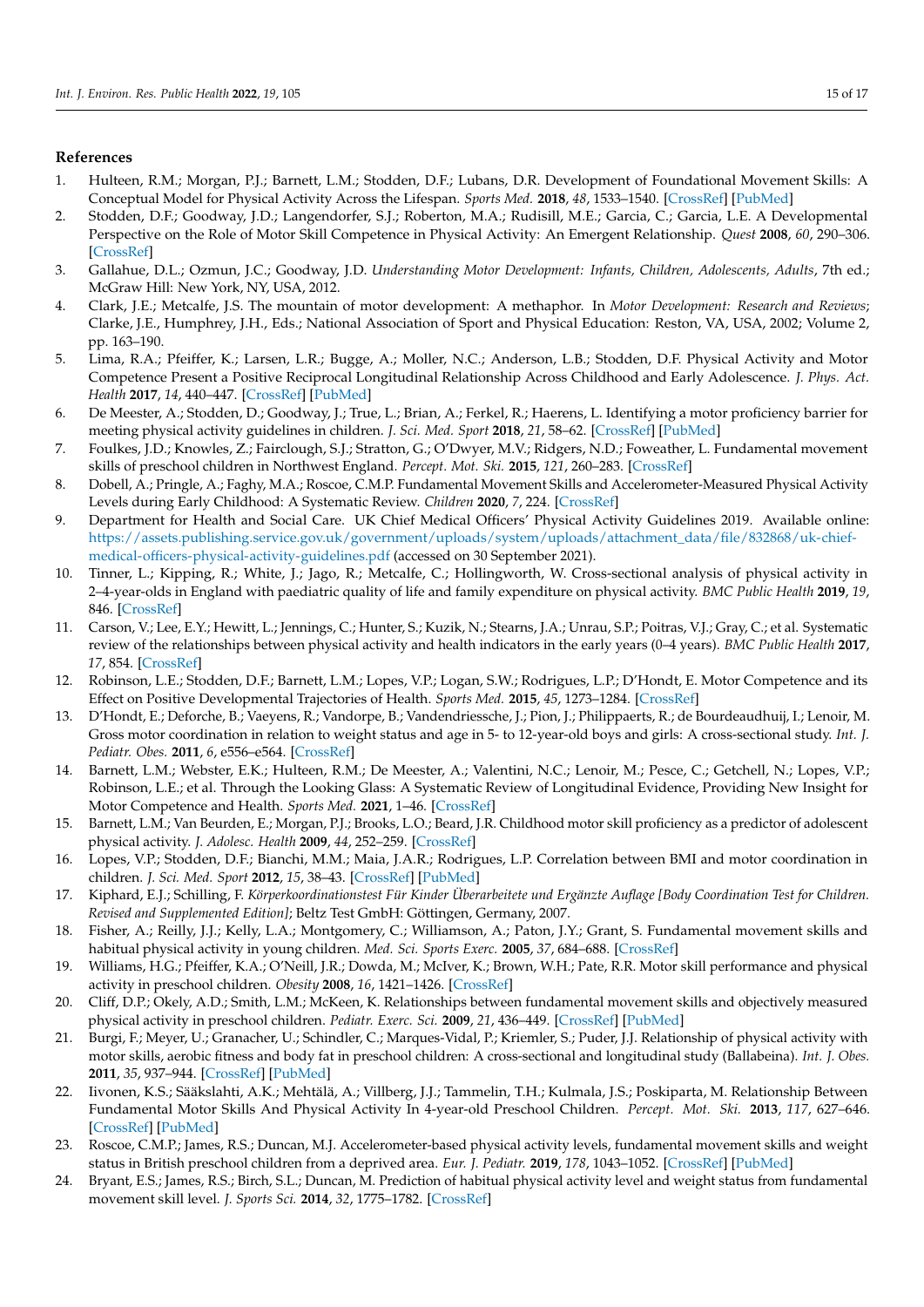- <span id="page-15-0"></span>25. Zask, A.; Barnett, L.; Ros, L.; Brooks, L.; Molyneux, M.; Hughes, D.; Adams, J.; Salmon, J. Does a movement skill intervention in preschools result in movement skill and physical activity outcomes three years later? *J. Sci. Med. Sport* **2012**, *15*, S61. [\[CrossRef\]](http://doi.org/10.1016/j.jsams.2012.11.148)
- <span id="page-15-1"></span>26. Cohen, K.; Morgan, P.J.; Plotnikoff, R.; Callister, R.; Lubans, D. Fundamental movement skills and physical activity among children living in low-income communities: A cross-sectional study. *Int. J. Behav. Nutr. Phys. Act.* **2014**, *11*, 49. [\[CrossRef\]](http://doi.org/10.1186/1479-5868-11-49) [\[PubMed\]](http://www.ncbi.nlm.nih.gov/pubmed/24708604)
- <span id="page-15-2"></span>27. Rich, C.; Griffiths, L.; Dezateux, C. Seasonal variation in accelerometer-determined sedentary behaviour and physical activity in children: A review. *Int. J. Behav. Nutr. Phys. Act.* **2012**, *9*, 49. [\[CrossRef\]](http://doi.org/10.1186/1479-5868-9-49) [\[PubMed\]](http://www.ncbi.nlm.nih.gov/pubmed/22546178)
- <span id="page-15-3"></span>28. Carson, V.; Spence, J.C. Seasonal Variation in Physical Activity Among Children and Adolescents: A Review. *Pediatr. Exerc. Sci.* **2010**, *22*, 81–92. [\[CrossRef\]](http://doi.org/10.1123/pes.22.1.81)
- <span id="page-15-4"></span>29. Foweather, L.; Knowles, Z.; Ridgers, N.D.; O'Dwyer, M.V.; Foulkes, J.D.; Stratton, G. Fundamental movement skills in relation to weekday and weekend physical activity in preschool children. *J. Sci. Med. Sport* **2015**, *18*, 691–696. [\[CrossRef\]](http://doi.org/10.1016/j.jsams.2014.09.014)
- 30. Foweather, L.; Crotti, M.; Foulkes, J.D.; O'Dwyer, M.V.; Utesch, T.; Knowles, Z.R.; Fairclough, S.J.; Ridgers, N.D.; Stratton, G. Foundational Movement Skills and Play Behaviors during Recess among Preschool Children: A Compositional Analysis. *Children* **2021**, *8*, 543. [\[CrossRef\]](http://doi.org/10.3390/children8070543) [\[PubMed\]](http://www.ncbi.nlm.nih.gov/pubmed/34202803)
- 31. Foulkes, J.D.; Knowles, Z.; Fairclough, S.J.; Stratton, G.; O'Dwyer, M.; Ridgers, N.D.; Foweather, L. Effect of a 6-Week Active Play Intervention on Fundamental Movement Skill Competence of Preschool Children. *Percept. Mot. Ski.* **2017**, *124*, 393–412. [\[CrossRef\]](http://doi.org/10.1177/0031512516685200) [\[PubMed\]](http://www.ncbi.nlm.nih.gov/pubmed/28361654)
- <span id="page-15-24"></span>32. O'Dwyer, M.; Fairclough, S.J.; Ridgers, N.D.; Knowles, Z.R.; Foweather, L.; Stratton, G. Patterns of Objectively Measured Moderate-to-Vigorous Physical Activity in Preschool Children. *J. Phys. Act. Health* **2014**, *11*, 1233–1238. [\[CrossRef\]](http://doi.org/10.1123/jpah.2012-0163)
- <span id="page-15-5"></span>33. O'Dwyer, M.V.; Fairclough, S.J.; Ridgers, N.D.; Knowles, Z.R.; Foweather, L.; Stratton, G. Effect of a school-based active play intervention on sedentary time and physical activity in preschool children. *Health Educ. Res.* **2013**, *28*, 931–942. [\[CrossRef\]](http://doi.org/10.1093/her/cyt097) [\[PubMed\]](http://www.ncbi.nlm.nih.gov/pubmed/24107857)
- <span id="page-15-6"></span>34. Stratton, G.; Canoy, D.; Boddy, L.M.; Taylor, S.R.; Hackett, A.F.; Buchan, I.E. Cardiorespiratory fitness and body mass index of 9–11-year-old English children: A serial cross-sectional study from 1998 to 2004. *Int. J. Obes.* **2007**, *31*, 1172–1178. [\[CrossRef\]](http://doi.org/10.1038/sj.ijo.0803562)
- <span id="page-15-7"></span>35. Boddy, L.M.; Fairclough, S.J.; Hackett, A.F.; Stratton, G. Changes in cardiorespiratory fitness in 9-to 10.9 yr-old children: SportsLinx 1998–2010. *Med. Sci. Sports Exerc.* **2012**, *44*, 481–486. [\[CrossRef\]](http://doi.org/10.1249/MSS.0b013e3182300267) [\[PubMed\]](http://www.ncbi.nlm.nih.gov/pubmed/21814150)
- <span id="page-15-8"></span>36. Association of Public Health Observatories. Liverpool Health Profile 2009. Available online: [www.apho.org.uk/resource/view.](www.apho.org.uk/resource/view.aspx?RID=71192) [aspx?RID=71192](www.apho.org.uk/resource/view.aspx?RID=71192) (accessed on 30 April 2015).
- <span id="page-15-9"></span>37. Children Schools and Families Committee. *Sure Start Children's Centres. Commons*; The Stationary Office: London, UK, 2010.
- <span id="page-15-10"></span>38. Department of Communities and Local Government. *The English Indices of Deprivation: Annual Report*; Department of Education: London, UK, 2010.
- <span id="page-15-11"></span>39. Ulrich, D.A. *Test of Gross Motor Development: Examiner's Manual*, 2nd ed.; PRO-ED: Austin, TX, USA, 2000.
- <span id="page-15-12"></span>40. Williams, H.G.; Pfeiffer, K.A.; Dowda, M.; Jeter, C.; Jones, S.; Pate, R.R. A field-based testing protocol for assessing gross motor skills in preschool children: The CHAMPS motor skills protocol (CMSP). *Meas. Phys. Educ. Exerc. Sci.* **2009**, *13*, 151–165. [\[CrossRef\]](http://doi.org/10.1080/10913670903048036) [\[PubMed\]](http://www.ncbi.nlm.nih.gov/pubmed/21532999)
- <span id="page-15-13"></span>41. van der Mars, H. Observer Reliability: Issues and Procedures. In *Analyzing Physical Education and Sport Instruction*; Darst, P.W., Zakrajsek, D.B., Mancini, V.H., Eds.; Human Kinetics: Champaign, IL, USA, 1989; pp. 53–80.
- <span id="page-15-14"></span>42. Cole, T.J.; Bellizzi, M.C.; Flegal, K.M.; Dietz, W.H. Establishing a standard definition for child overweight and obesity worldwide: International survey. *BMJ* **2000**, *320*, 1240. [\[CrossRef\]](http://doi.org/10.1136/bmj.320.7244.1240) [\[PubMed\]](http://www.ncbi.nlm.nih.gov/pubmed/10797032)
- <span id="page-15-15"></span>43. Jimmy, G.; Seiler, R.; Mäder, U. Comparing the Validity and Output of the GT1M and GT3X Accelerometer in 5- to 9-Year-Old Children. *Meas. Phys. Educ. Exerc. Sci.* **2013**, *17*, 236–248. [\[CrossRef\]](http://doi.org/10.1080/1091367X.2013.805140)
- <span id="page-15-16"></span>44. Janssen, X.; Cliff, D.P.; Reilly, J.J.; Hinkley, T.; Jones, R.A.; Batterham, M.; Ekelund, U.; Brage, S.; Okely, A.D. Predictive Validity and Classification Accuracy of ActiGraph Energy Expenditure Equations and Cut-Points in Young Children. *PLoS ONE* **2013**, *8*, e79124. [\[CrossRef\]](http://doi.org/10.1371/journal.pone.0079124)
- <span id="page-15-17"></span>45. Evenson, K.R.; Catellier, D.J.; Gill, K.; Ondrak, K.S.; McMurray, R.G. Calibration of two objective measures of physical activity for children. *J. Sports Sci.* **2008**, *26*, 1557–1565. [\[CrossRef\]](http://doi.org/10.1080/02640410802334196)
- <span id="page-15-18"></span>46. Pate, R.R.; Almeida, M.J.; McIver, K.L.; Pfeiffer, K.A.; Dowda, M. Validation and Calibration of an Accelerometer in Preschool Children. *Obesity* **2006**, *14*, 2000–2006. [\[CrossRef\]](http://doi.org/10.1038/oby.2006.234)
- <span id="page-15-19"></span>47. Trost, S.G.; Loprinzi, P.D.; Moore, R.; Pfeiffer, K.A. Comparison of accelerometer cut points for predicting activity intensity in youth. *Med. Sci. Sports Exerc.* **2011**, *43*, 1360–1368. [\[CrossRef\]](http://doi.org/10.1249/MSS.0b013e318206476e)
- <span id="page-15-20"></span>48. Butterfield, S.A.; Angell, R.M.; Mason, C.A. Age and sex differences in object control skills by children ages 5 to 14. *Percept. Mot. Ski.* **2012**, *114*, 261–274. [\[CrossRef\]](http://doi.org/10.2466/10.11.25.PMS.114.1.261-274)
- <span id="page-15-21"></span>49. Navarro-Patón, R.; Mecías-Calvo, M.; Rodríguez Fernández, J.E.; Arufe-Giráldez, V. Relative Age Effect on Motor Competence in Children Aged 4–5 Years. *Children* **2021**, *8*, 115. [\[CrossRef\]](http://doi.org/10.3390/children8020115)
- <span id="page-15-22"></span>50. Hardy, L.L.; King, L.; Espinel, P.; Cosgrave, C.; Bauman, A. *NSW Schools Physical Activity and Nutrition Survey (SPANS) 2010: Full Report*; NSW Ministry of Health: Sydney, Australia, 2010.
- <span id="page-15-23"></span>51. O'Brien, W.; Issartel, J.; Belton, S. Evidence for the efficacy of the youth-physical activity towards health (Y-PATH) intervention. *Adv. Phys. Educ.* **2013**, *3*, 145–153. [\[CrossRef\]](http://doi.org/10.4236/ape.2013.34024)